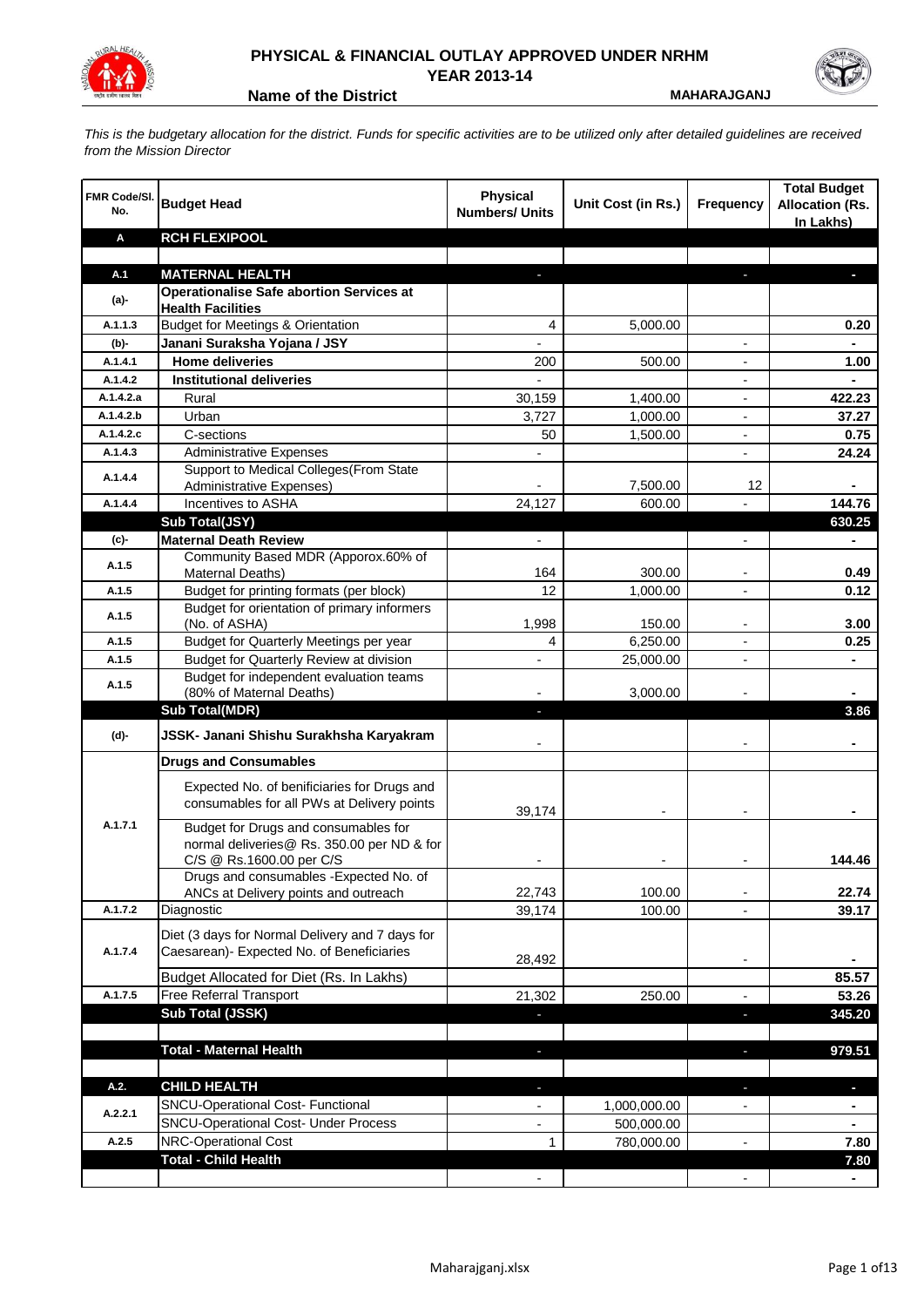| FMR Code/SI.<br>No. | <b>Budget Head</b>                                                                                                                                                                                                                                                 | <b>Physical</b><br><b>Numbers/ Units</b>             | Unit Cost (in Rs.)    | <b>Frequency</b>         | <b>Total Budget</b><br><b>Allocation (Rs.</b><br>In Lakhs) |
|---------------------|--------------------------------------------------------------------------------------------------------------------------------------------------------------------------------------------------------------------------------------------------------------------|------------------------------------------------------|-----------------------|--------------------------|------------------------------------------------------------|
| A.3                 | <b>FAMILY PLANNING</b>                                                                                                                                                                                                                                             | $\overline{\phantom{a}}$                             |                       | ÷.                       | a.                                                         |
| A.3.1               | <b>Terminal/Limiting Methods</b>                                                                                                                                                                                                                                   |                                                      |                       | $\blacksquare$           |                                                            |
|                     | Orientation workshop, dissemination of                                                                                                                                                                                                                             |                                                      |                       |                          |                                                            |
| A.3.1.1             | manuals on FP standards & quality                                                                                                                                                                                                                                  |                                                      |                       |                          |                                                            |
|                     | assurance of sterilisation services, fixed day                                                                                                                                                                                                                     | 1                                                    |                       | $\overline{\phantom{a}}$ | 0.25                                                       |
| A.3.1.2             | planning meeting<br>Female Sterilisation Camps Proposed                                                                                                                                                                                                            | 168                                                  | 25,000.00<br>2,000.00 | $\overline{\phantom{a}}$ | 3.36                                                       |
| A.3.1.3             | <b>NSV Camps Proposed</b>                                                                                                                                                                                                                                          | 4                                                    | 3,500.00              | $\overline{\phantom{a}}$ | 0.14                                                       |
| A.3.1.4             | <b>Compensation for Female Sterilisation</b>                                                                                                                                                                                                                       | 3,916                                                | 1,000.00              |                          | 39.16                                                      |
|                     | Compensation for male sterilization/NSV                                                                                                                                                                                                                            |                                                      |                       |                          |                                                            |
| A.3.1.5             | Acceptance                                                                                                                                                                                                                                                         | 48                                                   | 1,500.00              |                          | 0.72                                                       |
|                     | Orientation Workshop on accreditation of                                                                                                                                                                                                                           |                                                      |                       |                          |                                                            |
| A.3.1.6             | private providers to provide sterilization                                                                                                                                                                                                                         |                                                      |                       |                          |                                                            |
|                     | services                                                                                                                                                                                                                                                           | 1                                                    | 10,000.00             |                          | 0.10                                                       |
| A.3.2               | <b>Spacing Methods</b>                                                                                                                                                                                                                                             |                                                      |                       |                          |                                                            |
| A.3.2.2             | IUD services at health facilities (including                                                                                                                                                                                                                       |                                                      |                       |                          |                                                            |
|                     | fixed day services at Sub Centres-L1)                                                                                                                                                                                                                              | 26                                                   | 3,000.00              | $\overline{\phantom{a}}$ | 0.78                                                       |
|                     | IUD services at health facilities (including                                                                                                                                                                                                                       |                                                      |                       |                          |                                                            |
| A.3.2.3             | fixed day services at Sub Centre-L1 ) No. of<br><b>IUCD</b> insertions                                                                                                                                                                                             | 38,602                                               | 20.00                 |                          | 7.72                                                       |
|                     |                                                                                                                                                                                                                                                                    |                                                      |                       |                          |                                                            |
|                     | POL for Family Planning/ Others (including                                                                                                                                                                                                                         |                                                      |                       |                          |                                                            |
| A.3.3               | additional mobility support to surgeon's team                                                                                                                                                                                                                      |                                                      |                       |                          |                                                            |
|                     | if req)-Budget given according to total nos.                                                                                                                                                                                                                       |                                                      |                       |                          |                                                            |
|                     | of Female Sterilization Camps.                                                                                                                                                                                                                                     | 168                                                  | 1,000.00              |                          | 1.68                                                       |
| A.3.5.2             | <b>Performance rewards</b>                                                                                                                                                                                                                                         |                                                      |                       |                          |                                                            |
|                     | Division level: Rs. 11.25 Lakh @ Rs.<br>62,500/- per division (Rs.20,000 for 1st, Rs.<br>15,000 for 2nd and Rs. 10,000 for 3rd<br>position for best performing tubectomy<br>surgeon at each division, Rs. 15,000 for<br>best performing NSV surgeon, and Rs.2000/- |                                                      |                       |                          |                                                            |
|                     | for best SN and Rs.500/- for best ANM).                                                                                                                                                                                                                            |                                                      |                       |                          |                                                            |
| A.3.5.3             | <b>World Population Day' celebration</b>                                                                                                                                                                                                                           | $\overline{\phantom{a}}$<br>$\overline{\phantom{a}}$ | 62,500.00             | $\overline{\phantom{a}}$ | ٠<br>۰                                                     |
|                     | For District level activities                                                                                                                                                                                                                                      | 1                                                    | 100,000.00            | $\overline{\phantom{a}}$ | 1.00                                                       |
|                     | For Block level activities                                                                                                                                                                                                                                         | 12                                                   | 10,000.00             |                          | 1.20                                                       |
| A.3.5.4             | Other strategies/ activities                                                                                                                                                                                                                                       |                                                      |                       | $\overline{\phantom{a}}$ | ÷.                                                         |
|                     | Orientation of district nodal officers for                                                                                                                                                                                                                         |                                                      |                       |                          |                                                            |
| A.3.5.4.2           | change in FP Beema Policy-No. of                                                                                                                                                                                                                                   |                                                      |                       |                          |                                                            |
|                     | Workshops                                                                                                                                                                                                                                                          | 1                                                    | 10,000.00             |                          | 0.10                                                       |
|                     | <b>Total -Family Planning</b>                                                                                                                                                                                                                                      | ÷.                                                   |                       | P.                       | 56.21                                                      |
|                     |                                                                                                                                                                                                                                                                    | $\overline{\phantom{a}}$                             |                       | $\overline{\phantom{a}}$ |                                                            |
| A.4                 | <b>ADOLESCENT REPRODUCTIVE AND</b>                                                                                                                                                                                                                                 |                                                      |                       |                          |                                                            |
|                     | <b>SEXUAL HEALTH / ARSH</b>                                                                                                                                                                                                                                        |                                                      |                       | $\blacksquare$           |                                                            |
| A.4.1.4             | <b>Operating Expenses</b>                                                                                                                                                                                                                                          |                                                      |                       |                          |                                                            |
|                     | For Existing Clinics                                                                                                                                                                                                                                               |                                                      | 2,500.00              | 12                       |                                                            |
| A.4.2               | <b>School Health programme</b>                                                                                                                                                                                                                                     |                                                      |                       |                          |                                                            |
|                     | Dissemination of Guidelines for School                                                                                                                                                                                                                             |                                                      |                       |                          |                                                            |
| A.4.2.1             | Health Programme (14 Nos. for each Block                                                                                                                                                                                                                           | 175                                                  |                       |                          |                                                            |
|                     | and 7 Nos. for District Level)<br>Convergence Meeting at Block level (Twice                                                                                                                                                                                        |                                                      | 75.00                 | 1                        | 0.13                                                       |
| A.4.2.2             | in a year)                                                                                                                                                                                                                                                         | 12                                                   | 2,500.00              | 2                        | 0.60                                                       |
| A.4.2.3             | Mobility Support (For Block Level)                                                                                                                                                                                                                                 | 12                                                   | 25,000.00             | 6                        | 18.00                                                      |
| A.4.3               | Other strategies/activities                                                                                                                                                                                                                                        | -                                                    |                       | -                        | ۰                                                          |
| A.4.3.2             | <b>Menstrual Hygiene</b>                                                                                                                                                                                                                                           | $\overline{\phantom{a}}$                             |                       | $\blacksquare$           | $\blacksquare$                                             |
|                     | No.of Blocks                                                                                                                                                                                                                                                       | 12                                                   |                       |                          |                                                            |
|                     | No.of ASHAs                                                                                                                                                                                                                                                        | 2,666                                                |                       |                          |                                                            |
|                     | One Planning & Sensitization meeting at                                                                                                                                                                                                                            |                                                      |                       |                          |                                                            |
|                     | Dist.level @Rs.5000/-meeting                                                                                                                                                                                                                                       | 1                                                    | 5,000.00              |                          | 0.05                                                       |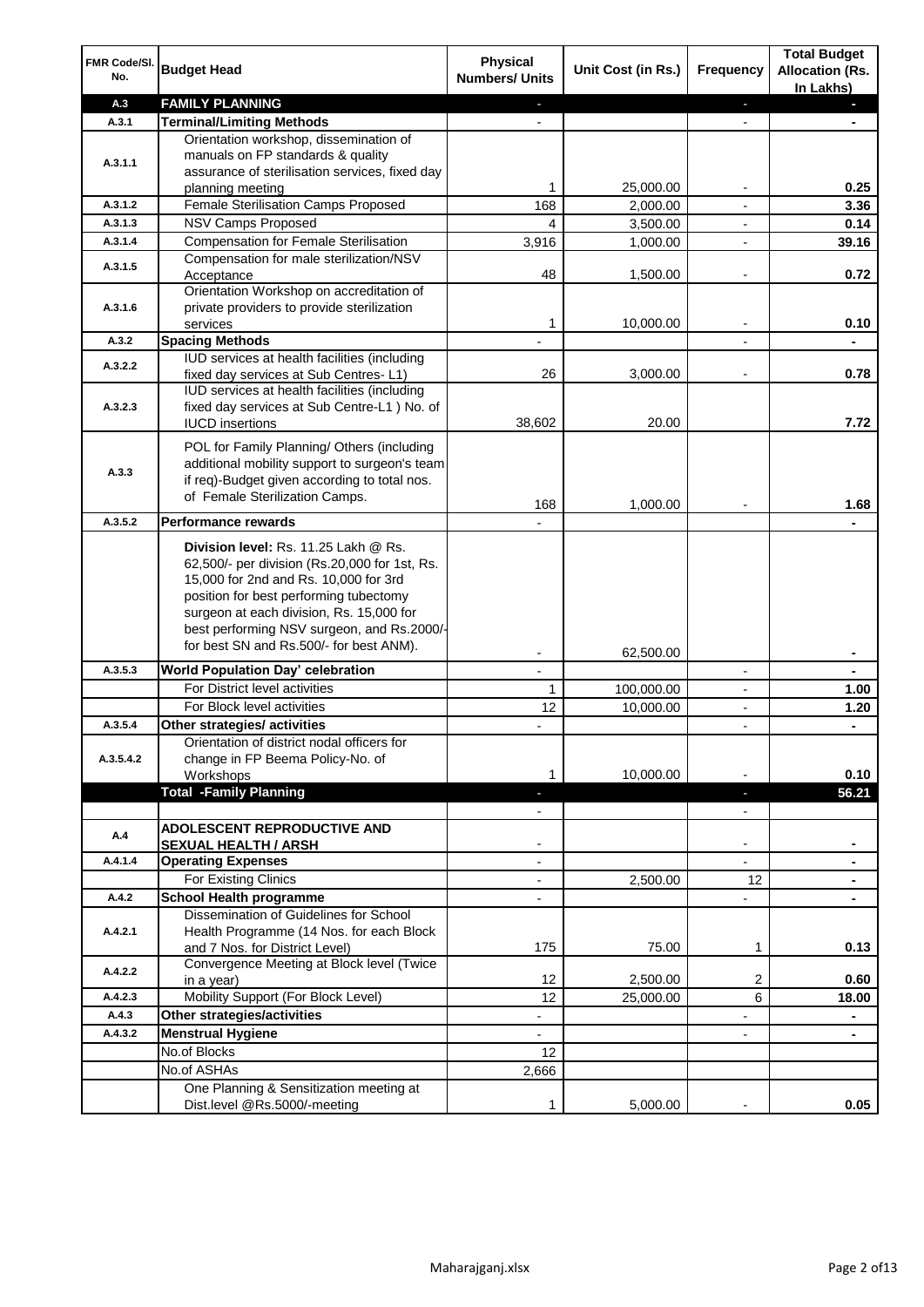| FMR Code/SI.<br>No.      | <b>Budget Head</b>                                                                 | Physical<br><b>Numbers/ Units</b> | Unit Cost (in Rs.)     | Frequency                | <b>Total Budget</b><br><b>Allocation (Rs.</b><br>In Lakhs) |
|--------------------------|------------------------------------------------------------------------------------|-----------------------------------|------------------------|--------------------------|------------------------------------------------------------|
|                          | One Review & Refresher meeting at                                                  |                                   |                        |                          |                                                            |
|                          | Dist.level @Rs.5000/-meeting                                                       | 1                                 | 5,000.00               |                          | 0.05                                                       |
|                          | Reporting Register for District & Blocks                                           |                                   |                        |                          |                                                            |
|                          | @Rs.30/-register                                                                   | 13                                | 30.00                  |                          | 0.004                                                      |
|                          | Reporting Register for ASHA @Rs.30/-regist                                         | 2,666                             | 30.00                  |                          | 0.80                                                       |
|                          | Storage Almirahs for District & Blocks<br>@Rs.5000/- Almirahs                      | 13                                | 5,000.00               | $\overline{\phantom{a}}$ | 0.65                                                       |
|                          | 2 Flex banner with hanging rod per                                                 |                                   |                        |                          |                                                            |
|                          | block/Dist.@Rs.500/-banner                                                         | 26                                | 500.00                 |                          | 0.13                                                       |
|                          | <b>Sub-total ARSH</b>                                                              | $\overline{\phantom{a}}$          |                        | $\sim$                   | 20.41                                                      |
|                          |                                                                                    |                                   |                        |                          |                                                            |
| A.5                      | <b>URBAN RCH (focus on Urban slums)</b>                                            |                                   |                        |                          | н.                                                         |
| A.5.2<br>A.5.2.1         | Human Resource for Urban Health<br>Doctors/Mos                                     | 1                                 |                        |                          | 2.16                                                       |
| A.5.2.4                  | <b>ANM</b>                                                                         | $\mathbf{1}$                      | 36,000.00<br>9,900.00  | 6<br>6                   | 0.59                                                       |
| A.5.2.5                  | <b>Staff Nurse</b>                                                                 | $\mathbf{1}$                      | 16,500.00              | 6                        | 0.99                                                       |
| A.5.2.12                 | Sweeper cum Choukidar                                                              | $\mathbf{1}$                      | 4,950.00               | 6                        | 0.30                                                       |
| A.5.3                    | Operating expenses for UHP and UHC                                                 |                                   |                        |                          | $\blacksquare$                                             |
|                          | Rent @7000/Month/Centre                                                            | 1                                 | 7,000.00               | 6                        | 0.42                                                       |
|                          | Telephone Bills @ 1000/Month/Centre                                                | $\mathbf{1}$                      | 1,000.00               | 6                        | 0.06                                                       |
|                          | Electricity Bills @ 1500/Month/Centre                                              | $\mathbf{1}$                      | 1,500.00               | 6                        | 0.09                                                       |
|                          | Contingency @ 500/Month/Centre                                                     | 1                                 | 500.00                 | 6                        | 0.03                                                       |
|                          | <b>Total- Urban Health</b>                                                         | $\bullet$                         |                        | ×                        | 4.64                                                       |
|                          |                                                                                    |                                   |                        |                          | $\blacksquare$                                             |
| A.7                      | <b>PNDT Activities</b>                                                             | ٠                                 |                        | ٠                        | ٠                                                          |
| A.7.1                    | <b>Support to PC-PNDT Cells</b><br><b>Divisional Level</b>                         | $\blacksquare$<br>$\blacksquare$  |                        | $\blacksquare$           | ٠                                                          |
|                          | Remuneration of Data Assistant (At Each                                            |                                   |                        |                          |                                                            |
|                          | Division PC-PNDT Cell)                                                             |                                   | 17,000.00              | 12                       |                                                            |
|                          | Contingency for the operation of cell @                                            |                                   |                        |                          |                                                            |
|                          | Rs.20000/-                                                                         |                                   | 20,000.00              | 1                        |                                                            |
|                          | One time office setup cost @ Rs.100000/-                                           |                                   | 100,000.00             | 1                        |                                                            |
|                          | <b>District Level</b><br>Remuneration of Data Entry Operator (At                   | $\overline{\phantom{a}}$          |                        |                          |                                                            |
|                          | Each District PC-PNDT Cell)                                                        | 1                                 | 10,000.00              | 12                       | 1.20                                                       |
|                          | Contingency for the operation of cell @                                            |                                   |                        |                          |                                                            |
|                          | Rs.20000/-                                                                         | 1                                 | 20,000.00              | 1                        | 0.20                                                       |
|                          | One time office setup cost @ Rs. 50000/-                                           | $\mathbf{1}$                      | 50,000.00              | 1                        | 0.50                                                       |
| A.7.2                    | <b>Other PNDT activities</b><br>Visit of division level inspection committees      |                                   |                        |                          |                                                            |
|                          | (TA/DA of Additional Director will be                                              |                                   |                        |                          |                                                            |
| A.7.2.3                  | incurred from this amount) @ Rs.30000 for                                          |                                   |                        |                          |                                                            |
|                          | 10 visit in a year                                                                 |                                   | 3,000.00               | 10                       |                                                            |
|                          | Orientation of members of the district                                             |                                   |                        |                          |                                                            |
| A.7.2.8                  | advisory committees at Division Levels (No.<br>of Workshops)                       | ۰                                 | 25,000.00              | 1                        |                                                            |
|                          | District Level Sensitization (No. of                                               |                                   |                        |                          |                                                            |
| A.7.2.10                 | Workshops)                                                                         |                                   | 10,000.00              |                          | 0.10                                                       |
|                          | <b>Total- PC-PNDT</b>                                                              |                                   |                        |                          | 2.00                                                       |
|                          |                                                                                    |                                   |                        |                          |                                                            |
| A.8                      | <b>Human Resources</b>                                                             |                                   |                        |                          | ÷.                                                         |
| A.8.1                    | <b>Contractual Staff &amp; Services</b>                                            |                                   |                        |                          |                                                            |
| A.8.1.1.1.f              | Honoraria for ANMs at Sub Centres                                                  | 120                               | 10,000.00              | 6                        | 72.00                                                      |
| A.8.1.1.2.f              | Honoraria for Staff Nurses - SNCU                                                  |                                   | 16,500.00              | 6                        |                                                            |
| A.8.1.1.2.f              | Honoraria for Staff Nurses -NRC                                                    | 4                                 | 16,500.00              | 6                        | 3.96                                                       |
| A.8.1.2.1<br>A.8.1.3.5.d | Honoraria for Laboratory Technicians<br>Honoraria for Paediatricians- Child Health |                                   | 11,880.00              | 6                        |                                                            |
| A.8.1.3.7                | Honoraria for Dental Doctors                                                       | $\overline{\phantom{a}}$          | 48,000.00<br>35,000.00 | 6<br>6                   |                                                            |
|                          | Honoraria for M.O.(Training Coordinators for                                       |                                   |                        |                          |                                                            |
| A.8.1.5.8                | training NRCs/SNCUs)                                                               |                                   | 36,000.00              | 6                        |                                                            |
| A.8.1.7.2                | Honoraria for X-Ray Technicians                                                    |                                   | 11,800.00              | 6                        |                                                            |
| A.8.1.7.4                | <b>School Health Teams (Exclusively for SH)</b>                                    |                                   |                        |                          | ۰                                                          |
| A.8.1.7.4.a              | <b>Honoraria for Medical Officers</b>                                              | $\blacksquare$                    |                        |                          | ۰                                                          |
|                          | No. of MBBS Doctors-Existing                                                       |                                   | 36,000.00              | 6                        |                                                            |
|                          | No. of MBBS Doctors-New                                                            | 12                                | 36,000.00              | $\overline{2}$           | 8.64                                                       |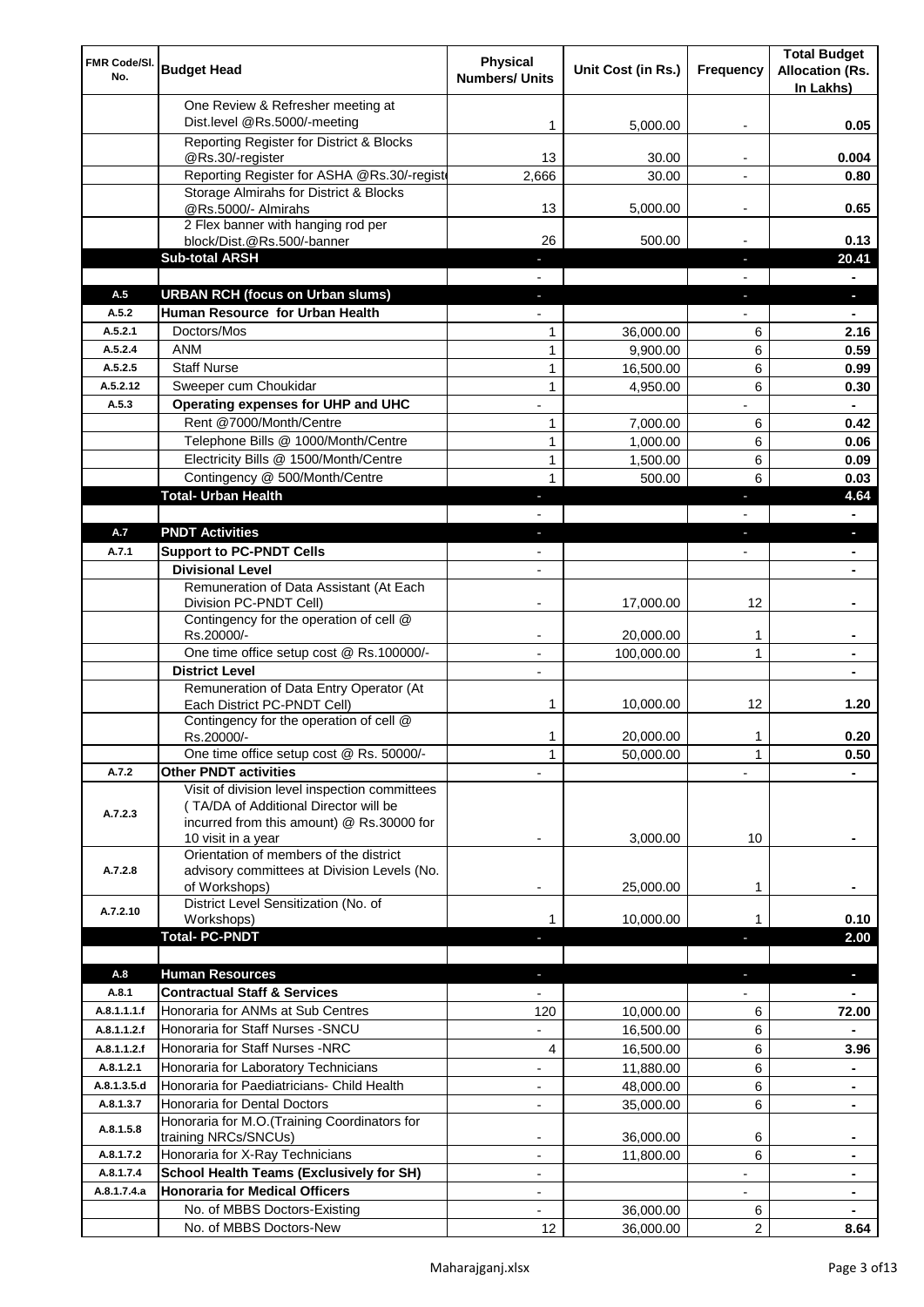| FMR Code/SI. |                                                                 | <b>Physical</b>          |                    |                          | <b>Total Budget</b>    |
|--------------|-----------------------------------------------------------------|--------------------------|--------------------|--------------------------|------------------------|
| No.          | <b>Budget Head</b>                                              | <b>Numbers/ Units</b>    | Unit Cost (in Rs.) | Frequency                | <b>Allocation (Rs.</b> |
|              |                                                                 |                          |                    |                          | In Lakhs)              |
|              | No. of BDS Doctors-Existing                                     | 11                       | 35,000.00          | 6                        | 23.10                  |
|              | No. of AYUSH Doctors-Existing                                   | 12                       | 24,000.00          | 6                        | 17.28                  |
|              | No. of AYUSH Doctors-New                                        | 12                       | 24,000.00          | 2                        | 5.76                   |
| A.8.1.7.4.b  | <b>Honoraria for Physiotherapists</b>                           | 5                        | 11,880.00          | 6                        | 3.56                   |
| A.8.1.7.4.c  | <b>Honoraria for Dental Hygienists</b>                          | $\overline{c}$           | 11,880.00          | 6                        | 1.43                   |
| A.8.1.7.4.d  | <b>Honoraria for Ophthalmic Assistants</b>                      | 17                       | 11,880.00          | 6                        | 12.12                  |
| A.8.1.7.4.e  | Honoraria for Staff Nurses/GNMs-Existing                        | 4                        | 16,500.00          | 6                        | 3.96                   |
|              | Honoraria for Staff Nurses/GNMs-New                             |                          | 16,500.00          | $\overline{c}$           |                        |
| A.8.1.7.4.g  | Honoraria for ANMs-Existing                                     | 17                       | 10,000.00          | 6                        | 10.20                  |
|              | Honoraria for ANMs-New                                          | 3                        | 10,000.00          | 2                        | 0.60                   |
|              | Honoraria for FP Counsellors(@ Rs.9300/-                        |                          |                    |                          |                        |
| A.8.1.7.5.1  | (Rs.9000/-Honoraria and 300/-for                                | 5                        | 9,300.00           | 6                        | 2.79                   |
| A.8.1.7.5.2  | communication support)<br><b>Honoraria for ARSH Counsellors</b> |                          |                    | 6                        |                        |
| A.8.1.7.5.4  | <b>Honoraria for Nutritionist-NRC</b>                           | 1                        | 12,000.00          | 6                        | 0.90                   |
|              | <b>Honoraria for Staff under Routine</b>                        |                          | 15,000.00          |                          |                        |
|              | Immunization                                                    |                          |                    |                          |                        |
|              | Refrigerator Mechanics-District Level                           | $\mathbf{1}$             | 16,500.00          | 6                        | 0.99                   |
|              | Cold Chain Handlers-District Level                              | $\mathbf{1}$             | 9,900.00           | 6                        | 0.59                   |
| A.8.1.7.7    | Vaccine Store Keepers-Division Level                            |                          | 22,000.00          | 6                        |                        |
|              | Refrigerator Mechanics-Division Level                           | $\blacksquare$           | 16,500.00          | 6                        | ۰                      |
|              | Vaccine Van Drivers-Division Level                              |                          |                    |                          |                        |
|              | Cold Chain Handlers-Division Level                              | ÷,                       | 16,500.00          | 6                        | ۰                      |
|              |                                                                 | $\overline{\phantom{a}}$ | 9,900.00           | 6                        | ۰                      |
| A.8.1.9      | <b>Honoraria for Data Entry Operators</b>                       | 1                        | 8,800.00           | 6                        | 0.53                   |
| A.8.1.11.f   | <b>Honoraria for Caretakers-NRC</b>                             | $\mathbf{1}$             | 4,000.00           | 6                        | 0.24                   |
| A.8.1.11.f   | <b>Honoraria for Cooks-NRC</b>                                  | $\mathbf{1}$             | 5,000.00           | 6                        | 0.30                   |
|              | TOTAL - HUMAN RESOURCE                                          |                          |                    |                          | 168.95                 |
|              |                                                                 |                          |                    |                          |                        |
| A.9          | <b>TRAINING</b>                                                 | ٠                        |                    | ٠                        | ٠                      |
|              | <b>Maternal Health Training</b>                                 |                          |                    |                          |                        |
|              |                                                                 |                          |                    |                          |                        |
| A.9.3        |                                                                 | ٠                        |                    | ٠                        | ٠                      |
| A.9.3.1      | <b>Skilled Attendance at Birth / SBA</b>                        |                          |                    |                          |                        |
| A.9.3.1.1    | Setting up of SBA Training Centres                              | 1                        | 25,000.00          | $\overline{\phantom{a}}$ | 0.25                   |
|              | <b>Training of Staff Nurses in SBA</b>                          | $\overline{\phantom{a}}$ |                    | $\overline{\phantom{0}}$ |                        |
| A.9.3.1.4    | Total Batches to be conducted (4 Per                            |                          |                    |                          |                        |
|              | Batch) @ Rs.103300/ Batch                                       | 6                        | 103,300.00         |                          | 6.20                   |
| A.9.3.4      | <b>Safe Abortion Services Training</b>                          |                          |                    |                          |                        |
|              | Training of Medical Officers in safe                            |                          |                    |                          |                        |
| A.9.3.4.2    | abortion<br>Total Batches to be conducted @ Rs.52000            |                          |                    |                          |                        |
|              | /batch                                                          |                          | 52,000.00          |                          |                        |
| A.9.3.5      | RTI / STI Training                                              |                          |                    | $\overline{a}$           |                        |
|              | Training of Medical Officers in RTI/STI                         |                          |                    |                          |                        |
| A.9.3.5.3    | Total Batches to be conducted @ Rs.72600                        |                          |                    |                          |                        |
|              | /batch                                                          | 1                        | 72,600.00          |                          | 0.73                   |
|              | Sub Total - Maternal Health Training                            |                          |                    |                          | 7.17                   |
|              |                                                                 |                          |                    |                          |                        |
| A.9.5        | <b>Child Health Training</b>                                    |                          |                    |                          |                        |
| A.9.5.2.2    | <b>F-IMNCI Training for Medical Officers</b>                    |                          |                    |                          |                        |
|              | <b>Total Training Load</b>                                      |                          |                    |                          |                        |
|              | <b>Batch Size/Participants</b>                                  | 16                       |                    |                          |                        |
|              | No. of Batches                                                  |                          | 212,900.00         | $\overline{a}$           |                        |
|              | Total Batches to be observed(25% of                             |                          |                    |                          |                        |
|              | organized batches)                                              | $\overline{\phantom{a}}$ | 7,500.00           |                          |                        |
| A.9.5.2.3    | <b>F-IMNCI Training for Staff Nurses</b>                        | $\overline{\phantom{a}}$ |                    | $\overline{\phantom{a}}$ | ۰                      |
|              | <b>Total Training Load</b>                                      | $\overline{\phantom{a}}$ |                    |                          |                        |
|              | <b>Batch Size/Participants</b>                                  |                          |                    |                          |                        |
|              | No. of Batches                                                  | $\overline{\phantom{a}}$ | 206,900.00         | $\overline{\phantom{a}}$ | ۰                      |
|              | Total Batches to be observed(25% of                             |                          |                    |                          |                        |
|              | organized batches)                                              |                          | 7,500.00           |                          |                        |
| A.9.5.5.2.a  | IMNCI Plus(CCSP)-10 Days TOT for                                |                          |                    |                          |                        |
|              | <b>Physicians</b>                                               |                          |                    |                          |                        |
|              | <b>Total Training Load</b><br><b>Batch Size/Participants</b>    | 24                       |                    |                          |                        |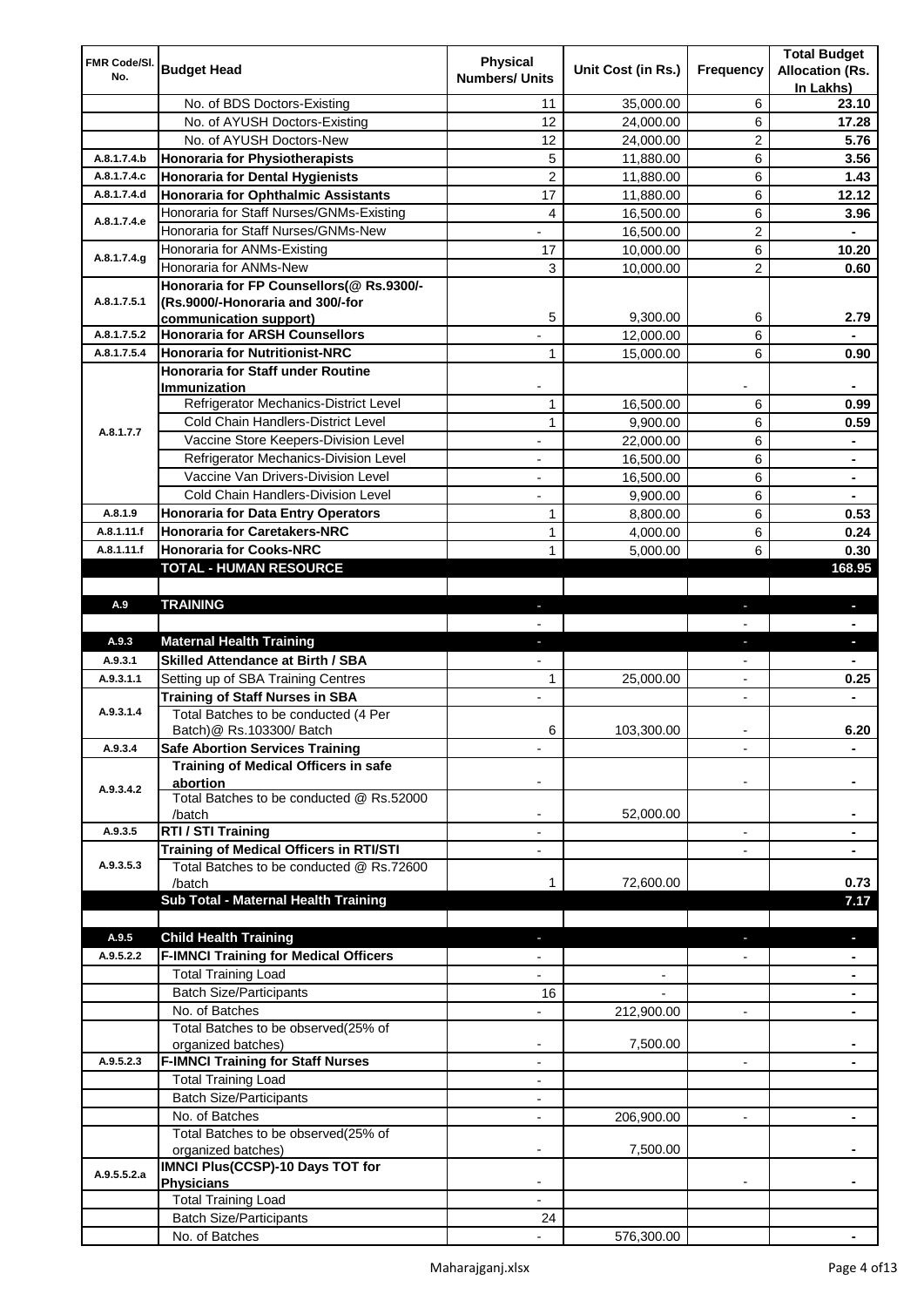| <b>FMR Code/SI.</b><br>No. | <b>Budget Head</b>                                                             | Physical<br><b>Numbers/ Units</b> | Unit Cost (in Rs.) | Frequency                | <b>Total Budget</b><br><b>Allocation (Rs.</b><br>In Lakhs) |
|----------------------------|--------------------------------------------------------------------------------|-----------------------------------|--------------------|--------------------------|------------------------------------------------------------|
|                            | Total Batches to be observed(25% of<br>organized batches)                      |                                   | 11,000.00          |                          |                                                            |
|                            | Sub Total- Child Health Training                                               |                                   |                    |                          |                                                            |
|                            |                                                                                |                                   |                    |                          |                                                            |
| A.9.7                      | Adolescent Reproductive and Sexual Health/<br><b>ARSH Training</b>             |                                   |                    |                          |                                                            |
|                            | <b>ARSH training for ANMs/LHVs</b>                                             |                                   |                    |                          |                                                            |
| A.9.7.4                    | Total Batches to be conducted@ Rs.71000/<br>Batch                              | 3                                 | 71,000.00          |                          | 2.13                                                       |
|                            | <b>Sub Total- ARSH Training</b>                                                |                                   |                    |                          | 2.13                                                       |
|                            |                                                                                |                                   |                    |                          |                                                            |
| A.9.8.4.2                  | <b>Clinical Establishment Act</b>                                              | 1                                 | 798,000.00         |                          | 7.98                                                       |
|                            |                                                                                |                                   |                    |                          |                                                            |
|                            | <b>TOTAL - Training</b>                                                        |                                   |                    |                          | 17.28                                                      |
| A.10                       | <b>PROGRAMME MANAGEMENT</b>                                                    |                                   |                    |                          |                                                            |
| A.10.2                     | <b>District Programme Management Support</b><br>Unit                           |                                   |                    |                          |                                                            |
|                            | <b>Contractual Staffs for DPMSU</b>                                            |                                   |                    |                          | ٠                                                          |
| A.10.2.1                   | Honoraria for District Programme Manager                                       | 1                                 | 32,700.00          | 6                        | 1.96                                                       |
| A.10.2.2                   | Honoraria for District Accounts Manager                                        | 1                                 | 26,650.00          | 6                        | 1.60                                                       |
| A.10.2.3                   | Honoraria for District Data Manager(District<br>Data cum Account Assistant)    | 1                                 | 18,150.00          | 6                        | 1.09                                                       |
| A.10.2.7                   | Honoraria for Office Assistant                                                 | 1                                 | 7,000.00           | 6                        | 0.42                                                       |
| A.10.2.8.1                 | Operational Expenses for DPMU unit                                             | 1                                 | 75,000.00          | 6                        | 4.50                                                       |
| A.10.2.8.2                 | Honoraria for District Community Process                                       |                                   |                    |                          |                                                            |
|                            | Manager                                                                        | 1                                 | 26,650.00          | 6                        | 1.60                                                       |
|                            | <b>Sub Total - DPMU</b>                                                        |                                   |                    |                          | 11.17                                                      |
| A.10.3                     | <b>Block Programme Management Unit (BPMU)</b>                                  |                                   |                    | $\overline{\phantom{a}}$ |                                                            |
| A.10.3.1                   | Honoraria for Block Programme Managers                                         | 12                                | 20,000.00          | 6                        | 14.40                                                      |
| A.10.3.2                   | Honoraria for Block Accounts Managers                                          | 12                                | 10,000.00          | 6                        | 7.20                                                       |
|                            | <b>Sub Total - DPMU</b>                                                        | ٠                                 |                    | r                        | 21.60                                                      |
|                            |                                                                                |                                   |                    |                          |                                                            |
| A.10.6                     | <b>Concurrent Audit System</b>                                                 |                                   |                    |                          | ۰                                                          |
|                            | Budget For Block Units(Rs.1500 per<br>Block/Quarter)                           | 12                                | 1,500.00           |                          | 0.72                                                       |
|                            | Budget For District (District HO Rs.<br>4500/Month)                            | 1                                 | 4,500.00           | 12                       | 0.54                                                       |
|                            | <b>Sub Total - Concurrent Audit</b>                                            |                                   |                    |                          | 1.26                                                       |
|                            |                                                                                |                                   |                    |                          |                                                            |
| A.10.7                     | <b>Mobility Support, Field Visits</b>                                          |                                   |                    | $\overline{\phantom{a}}$ | $\blacksquare$                                             |
| A.10.7.2                   | Mobility Support-DPMU/District (2 Vehicles<br>per District per month)          | 2                                 | 25,000.00          | 12                       | 6.00                                                       |
| A.10.7.3                   | Mobility Support-BPMU/Block (1 Vehicle per<br>District per Month)              | 12                                | 25,000.00          | 12                       | 36.00                                                      |
| A.10.7.4.1                 | Mobility Support for Div.PMU Division & AD<br>Offices( 1 vehicle per Division) |                                   | 25,000.00          | 12                       |                                                            |
|                            | Sub Total - Mobility Support, Field Visits                                     |                                   |                    |                          | 42.00                                                      |
|                            |                                                                                |                                   |                    |                          |                                                            |
|                            | <b>TOTAL - Programme Management</b>                                            |                                   |                    | ı                        | 76.03                                                      |
|                            |                                                                                |                                   |                    |                          |                                                            |
|                            | <b>GRAND TOTAL- RCH FLEXIPOOL</b>                                              | E.                                |                    | J,                       | 1,332.84                                                   |
|                            |                                                                                | $\blacksquare$                    |                    | $\overline{\phantom{a}}$ |                                                            |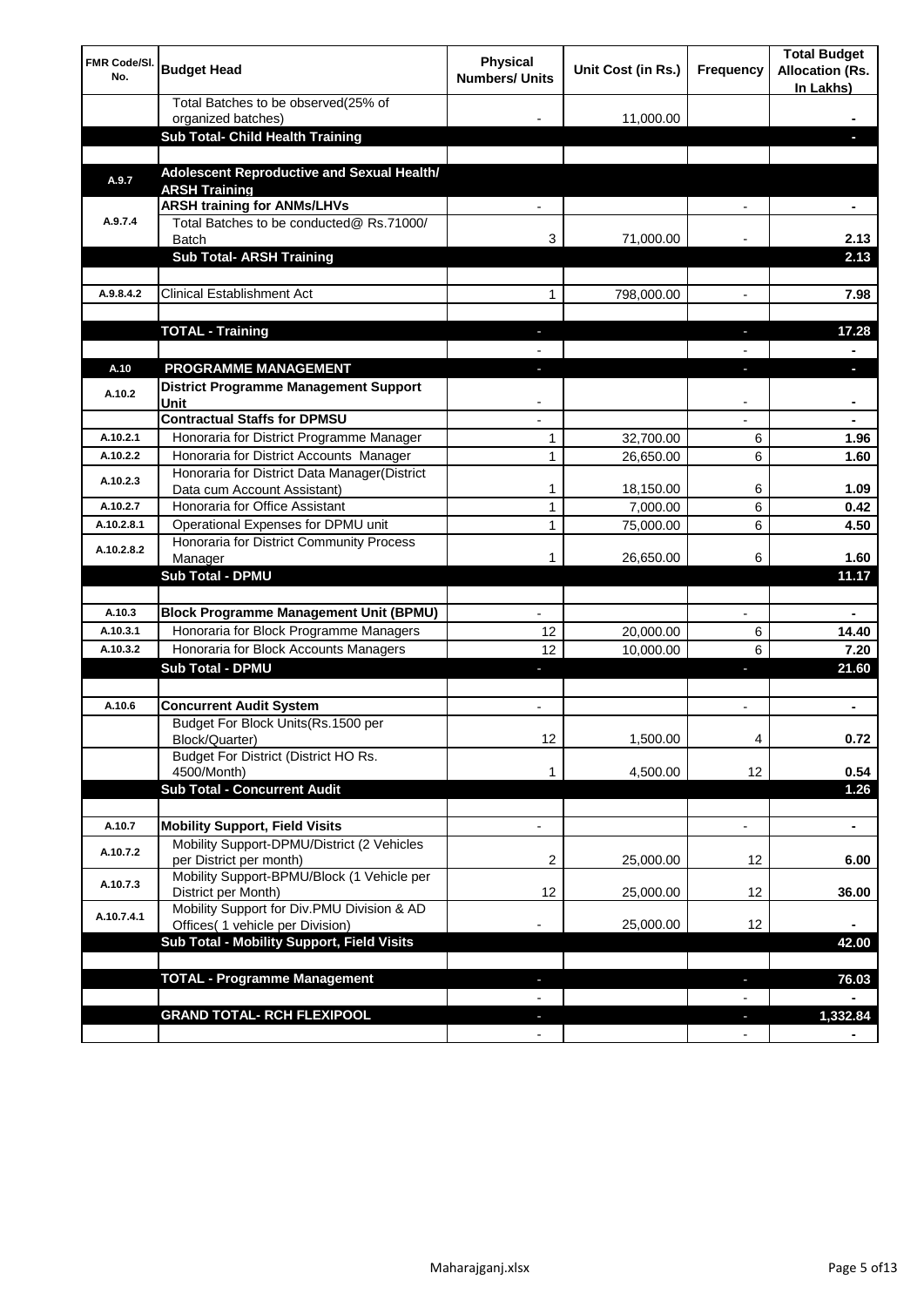| FMR Code/SI.<br>No. | <b>Budget Head</b>                                                                                                          | <b>Physical</b><br><b>Numbers/ Units</b> | Unit Cost (in Rs.) | Frequency                | <b>Total Budget</b><br><b>Allocation (Rs.</b><br>In Lakhs) |
|---------------------|-----------------------------------------------------------------------------------------------------------------------------|------------------------------------------|--------------------|--------------------------|------------------------------------------------------------|
| в                   | <b>MISSION FLEXIPOOL</b>                                                                                                    |                                          |                    | J,                       |                                                            |
| <b>B1</b>           | <b>ASHA</b>                                                                                                                 |                                          |                    |                          |                                                            |
| B1.1.1.4.2          | ASHA State Trainers - TOT (Module VI&VII)-                                                                                  |                                          |                    |                          |                                                            |
|                     | National Level-Cost of TA/DA                                                                                                |                                          | 15,000.00          |                          |                                                            |
| B1.1.3.3            | <b>Incentive for FP</b><br>Incentive for ASHA @ Rs. 1000 if a couple                                                        |                                          |                    |                          |                                                            |
| B1.1.3.3.1          | adopts permanent methods after 02<br>children(Assumed that 15.56 % clients<br>adopts permanent methods after 02             |                                          |                    |                          |                                                            |
| B1.1.3.5            | children).<br><b>Other incentive</b>                                                                                        | 616                                      | 1,000.00           |                          | 6.16                                                       |
|                     |                                                                                                                             |                                          |                    | $\blacksquare$           |                                                            |
| B1.1.3.5.1          | On taking Complicated On pregnancy cases<br>or New born cases to the health facility<br>@Rs.150/- case (up to 3 cases/year) | 2,666                                    | 150.00             | 3                        | 12.00                                                      |
| B1.1.3.5.3          | Birth & Death Registration (For 30 birth & 9<br>deaths/ASHA) -Amount Approved 90% Only                                      | 2,666                                    | 180.00             |                          | 4.32                                                       |
|                     | TA/DA for attending Monthly Meetings                                                                                        |                                          |                    |                          |                                                            |
| B1.1.3.5.5          | @Rs.100/Meeting - Amount Approved 90%                                                                                       |                                          |                    |                          |                                                            |
|                     | Only                                                                                                                        | 2,666                                    | 100.00             | 12                       | 28.79                                                      |
|                     | Maternal Death Audit Information                                                                                            |                                          |                    |                          |                                                            |
| B1.1.3.5.6          | (@Rs.200/Case)-Amount Approved 50%                                                                                          | 274                                      | 200.00             |                          | 0.27                                                       |
|                     | Only<br>Incentives to ASHA Sangini(@Rs.150 for                                                                              |                                          |                    |                          |                                                            |
| B1.1.3.5.12         | one field visit and 20 visits per month)                                                                                    |                                          | 3,000.00           | 10                       | ä,                                                         |
| B1.1.3.6            | <b>Other Activities</b>                                                                                                     | $\overline{\phantom{a}}$                 |                    | $\overline{a}$           | $\blacksquare$                                             |
| B1.1.3.6.1          | ASHA Divas/Annual ASHA Samellan-                                                                                            |                                          |                    |                          |                                                            |
|                     | (Amount Approved 70% Only)                                                                                                  | 2,666                                    | 250.00             |                          | 4.67                                                       |
|                     | <b>ASHA Payment Voucher</b>                                                                                                 | 2,666                                    | 25.00              |                          | 0.67                                                       |
| B1.1.3.6.3          | <b>ASHA Master Payment Register</b>                                                                                         | 12                                       | 150.00             |                          | 0.02                                                       |
|                     | <b>ASHA Sangini Format</b>                                                                                                  | 100                                      | 50.00              |                          | 0.05                                                       |
| B1.1.4              | Awards to ASHA's/Link workers                                                                                               | 12                                       | 5,000.00           | $\overline{a}$           | 0.60                                                       |
| B1.1.5              | <b>ASHA Resource Centre/ASHA Mentoring</b><br>Group<br>Mobility Costs ASHA Mentoring Group for                              | -                                        |                    | $\overline{\phantom{a}}$ | ٠                                                          |
| B1.1.5.4            | district*4 meetings@Rs.2500/meeting                                                                                         | 4                                        | 2,500.00           |                          | 0.10                                                       |
|                     | <b>Sub Total - ASHA</b>                                                                                                     |                                          |                    |                          | 57.64                                                      |
|                     |                                                                                                                             |                                          |                    |                          |                                                            |
| <b>B2</b>           | <b>Untied Funds</b>                                                                                                         |                                          |                    | r                        |                                                            |
| B <sub>2.1</sub>    | No. of CHCs/SDH and Amount Approved 71%<br>Only                                                                             | 12                                       | 50,000.00          | 1                        | 4.26                                                       |
| <b>B2.2</b>         | No. of PHCs and Amount Approved 93% Only                                                                                    | 34                                       | 25,000.00          | 1                        | 7.91                                                       |
|                     | No. of Sub Centres and Amount Approved                                                                                      |                                          |                    |                          |                                                            |
| <b>B2.3</b>         | 46% Only                                                                                                                    | 293                                      | 10,000.00          | 1                        | 13.48                                                      |
| <b>B2.4</b>         | No. of VHNSCs and Amount Approved 36%                                                                                       |                                          |                    |                          |                                                            |
|                     | Only                                                                                                                        | 777                                      | 10,000.00          | 1                        | 27.97                                                      |
|                     | <b>Sub Total - Untied Funds</b>                                                                                             |                                          |                    |                          | 53.62                                                      |
|                     |                                                                                                                             |                                          |                    |                          |                                                            |
| <b>B.3</b>          | <b>Annual Maintenance Grants</b>                                                                                            | J,                                       |                    |                          | $\overline{\phantom{a}}$                                   |
| <b>B3.1</b>         | No. of CHCs and Amount Approved 70% Only                                                                                    | 12                                       | 100,000.00         | 1                        | 8.40                                                       |
| <b>B3.2</b>         | No. of PHCs and Amount Approved 69% Only                                                                                    | 34                                       | 50,000.00          | 1                        | 11.73                                                      |
| <b>B3.3</b>         | No. of Sub Centres and Amount Approved<br>49% Only                                                                          | 160                                      | 10,000.00          | 1                        | 7.84                                                       |
|                     | <b>Sub Total - AMG</b>                                                                                                      |                                          |                    | п                        | 27.97                                                      |
|                     |                                                                                                                             |                                          |                    |                          |                                                            |
| <b>B.6</b>          | <b>Corpus Grants to HMS/RKS</b>                                                                                             | J,                                       |                    | ı                        | $\overline{\phantom{a}}$                                   |
| B6.1                | District Hospitals (DH+DWH)                                                                                                 | 1                                        |                    | $\overline{\phantom{0}}$ |                                                            |
|                     | Amount Approved for District Hospitals                                                                                      |                                          |                    |                          | 3.65                                                       |
| B6.2                | No. of CHCs and Amount Approved 90% Only                                                                                    | 12                                       | 100,000.00         | 1                        | 10.80                                                      |
| B6.3                | No. of PHCs and Amount Approved 90% Only<br><b>Sub Total - HMS/RKS</b>                                                      | 34                                       | 50,000.00          | 1                        | 15.30<br>29.75                                             |
|                     |                                                                                                                             |                                          |                    |                          |                                                            |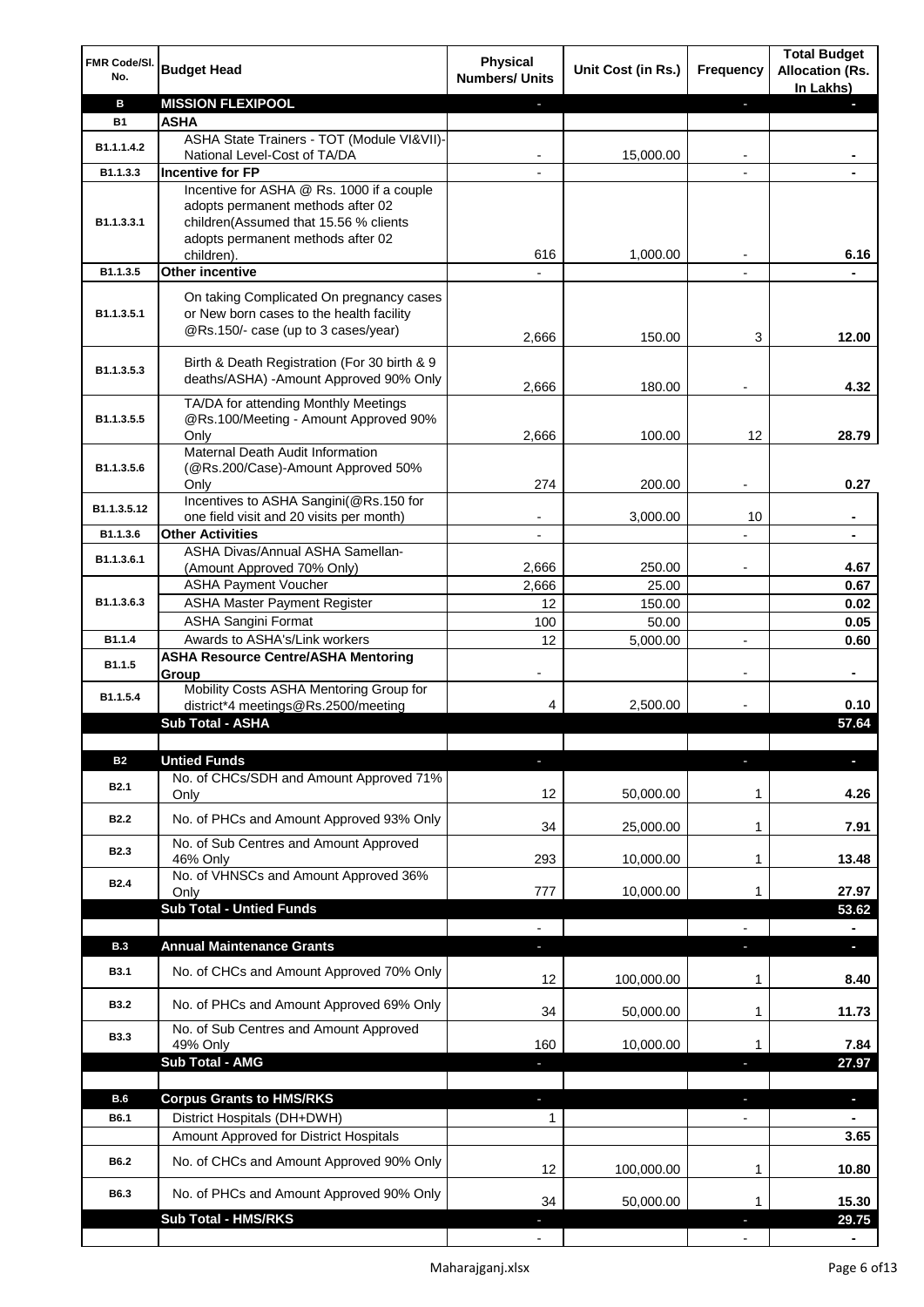| FMR Code/SI.<br>No. | <b>Budget Head</b>                                                                                                         | <b>Physical</b><br><b>Numbers/ Units</b> | Unit Cost (in Rs.) | Frequency                | <b>Total Budget</b><br><b>Allocation (Rs.</b><br>In Lakhs) |
|---------------------|----------------------------------------------------------------------------------------------------------------------------|------------------------------------------|--------------------|--------------------------|------------------------------------------------------------|
| <b>B9</b>           | <b>Mainstreaming of AYUSH</b>                                                                                              | J,                                       |                    | ٠                        | ٠                                                          |
| <b>B.9.1</b>        | <b>Medical Officers (Only AYUSH)</b>                                                                                       | $\overline{\phantom{a}}$                 |                    | $\overline{\phantom{a}}$ |                                                            |
| B.9.1.1             | <b>Contractual Medical Officers</b>                                                                                        | 29                                       | 24,000.00          | 6                        | 41.76                                                      |
| <b>B.9.2</b>        | <b>AYUSH Pharmacists</b>                                                                                                   | 13                                       | 9,000.00           | 6                        | 7.02                                                       |
|                     | <b>Sub Total (AYUSH)</b>                                                                                                   | ٠                                        |                    | J,                       | 48.78                                                      |
| <b>B10</b>          | <b>IEC-BCC Activities</b>                                                                                                  | J,                                       |                    | J,                       | ٠                                                          |
|                     | Implementation of BCC/IEC Activities at                                                                                    |                                          |                    |                          |                                                            |
| <b>B.10.2</b>       | district level                                                                                                             |                                          |                    |                          | 5.00                                                       |
| B.10.5.2            | Printing of WIFS Cards, Referral Slips, etc                                                                                |                                          |                    | $\overline{\phantom{a}}$ | ٠                                                          |
|                     | WIFS Cards for School Children(No. of Cards)                                                                               |                                          | 4.00               |                          |                                                            |
|                     | Sub Total (IEC/BCC)                                                                                                        |                                          |                    |                          | 5.00                                                       |
|                     |                                                                                                                            |                                          |                    |                          |                                                            |
| <b>B15</b>          | <b>Planning, Implementation and Monitoring</b>                                                                             |                                          |                    |                          |                                                            |
| B15.2               | <b>Quality Assurance</b>                                                                                                   |                                          |                    |                          | ۰                                                          |
| B15.2.2             | <b>Quality Assurance Committees</b>                                                                                        |                                          |                    |                          | ۰                                                          |
|                     | <b>Division Level</b>                                                                                                      |                                          |                    |                          |                                                            |
|                     | One time establishment @ Rs. 1.00 Lakh/<br>Division (Amount Approved 50% Only)                                             | $\overline{\phantom{a}}$                 | 100,000.00         | 1                        |                                                            |
|                     | Operational Expenses @Rs. 5000/month/                                                                                      |                                          |                    |                          |                                                            |
|                     | division (Amount Approved 50% Only)                                                                                        |                                          | 5,000.00           | 12                       |                                                            |
|                     | <b>District Level</b>                                                                                                      |                                          |                    |                          |                                                            |
|                     | One time establishment @ Rs. 1.00 Lakh/<br>District (Amount Approved 50% Only)                                             | 1                                        | 100,000.00         | 1                        | 0.50                                                       |
|                     | Operational Expenses @Rs. 5000/ Month/<br>District (Amount Approved 50% Only)                                              | 1                                        | 5,000.00           | 12                       | 0.30                                                       |
| B15.2.4             | <b>Review meetings</b>                                                                                                     | $\overline{a}$                           |                    | -                        | ۰                                                          |
| B15.2.4.2           | <b>Division Level</b>                                                                                                      |                                          |                    | $\overline{\phantom{a}}$ | ۰                                                          |
|                     | Review meetings @ Rs 10000/- per meeting<br>for 4 meeting per division (Amount Approved<br>50% Only)                       |                                          | 10,000.00          | 4                        |                                                            |
|                     | <b>District Level</b>                                                                                                      |                                          |                    |                          |                                                            |
|                     | Review meetings @ Rs 10000/- per meeting<br>for 4 meeting per District (Amount Approved<br>50% Only)                       | 1                                        | 10,000.00          | 4                        | 0.20                                                       |
| B15.2.5             | <b>Other Block Level Activities</b>                                                                                        |                                          |                    |                          |                                                            |
| B15.2.5.1           | Block QA visioning meeting (Orienting<br><b>Block Officials on Facility Solutions Levels-</b><br>Amount Approved 50% Only) | 1                                        | 35,000.00          | 1                        | 0.18                                                       |
| B15.2.5.2           | Quality Management System (QMS) training<br>workshop - (Amount Approved 50% Only)                                          | 1                                        | 100,000.00         | 1                        | 0.50                                                       |
|                     | <b>Sub Total - Quality Assurance</b>                                                                                       |                                          |                    | r                        | 1.68                                                       |
|                     |                                                                                                                            |                                          |                    |                          | ۰                                                          |
| B15.3               | <b>Monitoring and Evaluation</b>                                                                                           |                                          |                    |                          |                                                            |
| B15.3.1.6.3         | Honoraria of Data Entry Operators for MCTS                                                                                 | 12                                       | 11,000.00          | 6                        | 7.92                                                       |
| B15.3.2             | <b>Computerization HMIS and E-governance</b>                                                                               |                                          |                    |                          | ä,                                                         |
|                     | HMIS Operational Cost (excluding HR & Trainings)-<br>Expenses for Internet @1500/month/                                    |                                          |                    |                          |                                                            |
|                     | computer for 951 Nos                                                                                                       | 13                                       | 1,500.00           | 12                       | 2.34                                                       |
|                     | Expenses for Internet Rs.750/pm/block<br>computer(new) for 820 Nos.                                                        | 12                                       | 750.00             | 12                       | 1.08                                                       |
| B15.3.2.1.a         | Expenses for Internet Data Card<br>@Rs.750/pm/Computer (new) for 75 Nos.                                                   | 1                                        | 750.00             | 12                       | 0.09                                                       |
|                     | Expenses for Internet Data Card<br>@Rs.750/pm/Computer (new) for 18 Nos.                                                   |                                          | 750.00             | 12                       |                                                            |
| B15.3.2.1.d         | Other Office and admin expenses                                                                                            |                                          |                    |                          |                                                            |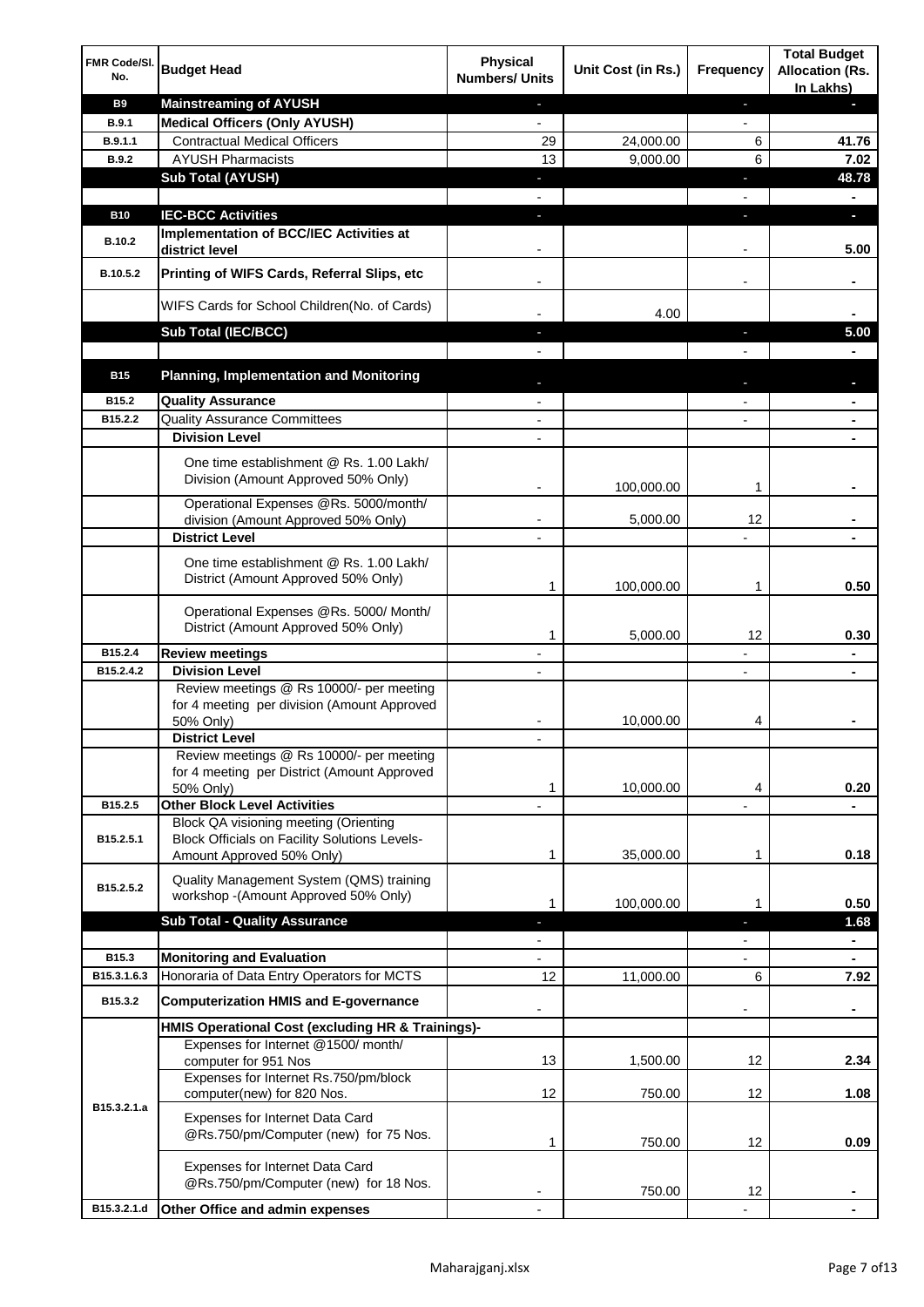| FMR Code/SI.<br>No.   | <b>Budget Head</b>                                                                 | <b>Physical</b><br><b>Numbers/ Units</b> | Unit Cost (in Rs.) | <b>Frequency</b>         | <b>Total Budget</b><br><b>Allocation (Rs.</b> |
|-----------------------|------------------------------------------------------------------------------------|------------------------------------------|--------------------|--------------------------|-----------------------------------------------|
|                       | Maintenance of Computers/AMC/etc -HMIS                                             |                                          |                    |                          | In Lakhs)                                     |
| B15.3.2.1.d.2         | (Block -PHC/CHC, CH, CMF (M/F) Old                                                 |                                          |                    |                          |                                               |
|                       | @Rs. 4000/unit for 951 no.<br>Purchase of computer consumables/Admin               | 13                                       | 4,000.00           | 1                        | 0.52                                          |
| B15.3.2.1.d.3         | Expenses @ Rs.1000.00 for 951 no.-Six                                              |                                          |                    |                          |                                               |
|                       | Months                                                                             | 13                                       | 1,000.00           | 6                        | 0.78                                          |
| B15.3.2.2.a           | MCTS Operational Cost (excluding HR &<br>Trainings)                                |                                          |                    |                          |                                               |
|                       | Procurement of                                                                     |                                          |                    |                          |                                               |
| B15.3.2.2.b           | computers/Printers/Cartridges, etc. -                                              |                                          |                    |                          |                                               |
|                       | @50,000.00/Computer Systems for 820 No.                                            | 12                                       | 50,000.00          | 1                        | 6.00                                          |
| B15.3.2.2.d           | Other Office and admin expenses                                                    |                                          |                    |                          |                                               |
| B15.3.3               | @12,000.00 per year -820 No.(New)<br>Other M & E Activities                        | 12                                       | 12,000.00          | 1                        | 1.44                                          |
|                       | Review Meetings for MCTS @ Rs                                                      |                                          |                    |                          |                                               |
| B15.3.3.5             | 4,000/meeting for 12 meetings                                                      | 1                                        | 4,000.00           | 12                       | 0.48                                          |
|                       | Sub Total - Monitoring and Evaluation                                              |                                          |                    |                          | 20.65                                         |
|                       |                                                                                    |                                          |                    |                          |                                               |
| <b>B.16</b>           | <b>PROCUREMENT</b>                                                                 |                                          |                    |                          | ×.                                            |
| B16.1.1               | <b>Procurement of Equipments: MH</b>                                               |                                          |                    |                          | ٠                                             |
| B <sub>16.1.1.2</sub> | MVA/EVA Kits for Safe Abortion services                                            | 10                                       | 2,500.00           |                          | 0.25                                          |
| B16.1.6               | <b>Equipments for ARSH/ School Health</b>                                          |                                          |                    |                          | $\blacksquare$                                |
| B16.1.6.1             | Equipments for ARSH Clinics (New)                                                  |                                          | 15,000.00          | 1                        | $\blacksquare$                                |
|                       | <b>Sub Total (Procurement of Equipments)</b>                                       |                                          |                    |                          | 0.25                                          |
| B.16.2.1              | Drugs & supplies for MH                                                            | $\blacksquare$                           |                    | $\blacksquare$           | $\blacksquare$                                |
|                       | Drugs for Safe Abortion (No. of MMA                                                |                                          |                    |                          |                                               |
| B.16.2.1.2            | estimated in year 2013-14)                                                         | 17                                       | 200.00             |                          | 0.03                                          |
| B.16.2.4              | <b>Supplies for IMEP</b>                                                           |                                          |                    |                          |                                               |
| B.16.2.4.1            | Bio-Medical Waste Management-District<br>level                                     | $\overline{\phantom{0}}$                 |                    | $\blacksquare$           | 5.95                                          |
| B.16.2.4.2            | Bio-Medical Waste Management-CHC level                                             |                                          |                    | $\blacksquare$           | 22.02                                         |
| B.16.2.4.3            | Cleaning/Washing, House keeping and<br>Laundry Management - District Level         |                                          |                    | $\blacksquare$           | 9.79                                          |
| B.16.2.4.4            | Cleaning/Washing, House keeping and<br>Laundry Management - CHC/PHC Level          |                                          |                    |                          | 22.04                                         |
|                       | <b>ASHA Drug Kits</b>                                                              |                                          |                    |                          |                                               |
| B.16.2.5.2            | Drug Kit replenishment for ASHAs @ Rs.                                             |                                          |                    |                          |                                               |
| B.16.2.6              | 300/ASHA<br>Drugs & supplies for WIFS                                              | 1,960                                    | 300.00             |                          | 5.88                                          |
|                       | For Govt. & Govt. aided Schools (Classes VI                                        |                                          |                    | $\overline{\phantom{a}}$ | $\blacksquare$                                |
|                       | to XII)                                                                            |                                          |                    |                          |                                               |
|                       | <b>Total Beneficiaries</b>                                                         | 82,521                                   |                    |                          |                                               |
| B.16.2.6.1            | IFA Tables Required at District (<br>Beneficiary* 52 Tabs)                         | 4,291,087                                | 0.12               | $\overline{a}$           | 5.15                                          |
| B.16.2.6.2            | Albendazole Tablets Required at District                                           |                                          |                    |                          |                                               |
|                       | (Beneficiary *2 Tabs)                                                              | 165,042                                  | 1.00               |                          | 1.65                                          |
| B.16.2.7              | Drugs & Supplies under SHP<br><b>For Aganwadi Centres</b>                          |                                          |                    |                          |                                               |
|                       | Expected No. of Children at AWCs                                                   | 78,325                                   |                    |                          | ٠                                             |
|                       | No. of IFA Bottles (One bottle of 100                                              |                                          |                    |                          |                                               |
|                       | ml./child)                                                                         | 78,325                                   | 10.00              |                          | 7.83                                          |
|                       | Albendazole Tablets (2 tablets per Child)<br>For Primary Schools(For Govt. & Govt. | 156,650                                  | 1.00               |                          | 1.57                                          |
|                       | aided Schools Classes I to V)                                                      |                                          |                    |                          |                                               |
|                       | Expected No. of Children in Schools                                                | 149,798                                  |                    |                          |                                               |
|                       | No. of Tablets Required at District (52                                            |                                          | 0.12               |                          | 9.35                                          |
|                       | Tabs./ Beneficiary)<br>No. of Tablets Required at District (2 Tabs./               | 7,789,481                                |                    |                          |                                               |
|                       | Beneficiary)                                                                       | 299,595                                  | 1.00               |                          | 3.00                                          |
|                       | <b>Medicines for Teams</b>                                                         |                                          |                    |                          |                                               |
|                       | No. of Blocks                                                                      | 12                                       |                    |                          |                                               |
|                       | First Time Medicines For Teams (2 Teams<br>in Each Block)                          | 24                                       | 18,000.00          |                          | 4.32                                          |
|                       | Sub Total (Procurement of Drugs & Supplies)                                        |                                          |                    |                          |                                               |
|                       |                                                                                    |                                          |                    |                          | 98.58                                         |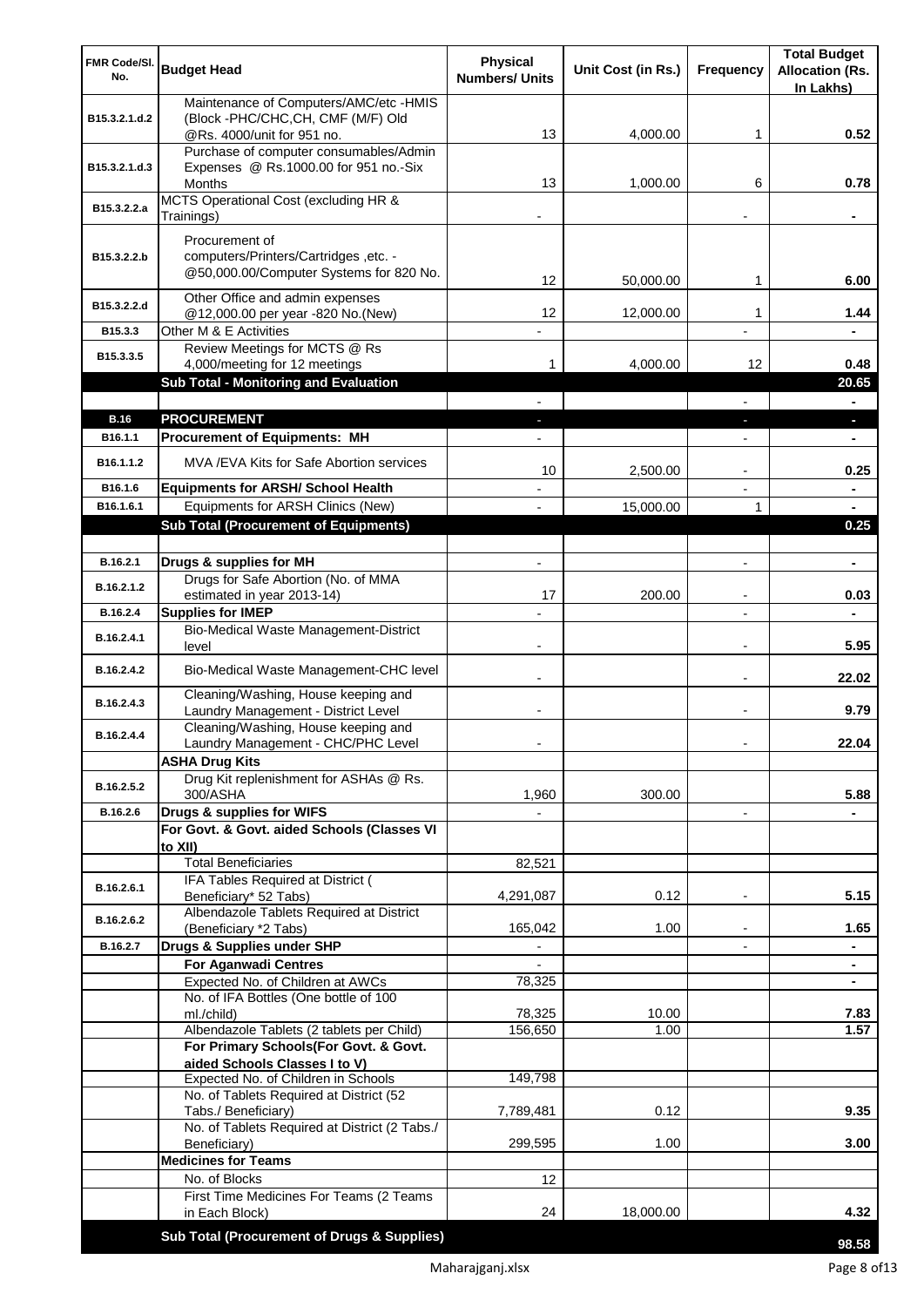| FMR Code/SI.<br>No. | <b>Budget Head</b>                                                                    | <b>Physical</b><br><b>Numbers/ Units</b> | Unit Cost (in Rs.) | Frequency                | <b>Total Budget</b><br><b>Allocation (Rs.</b><br>In Lakhs) |
|---------------------|---------------------------------------------------------------------------------------|------------------------------------------|--------------------|--------------------------|------------------------------------------------------------|
| <b>B.17</b>         | <b>Drugs Warehouses/Logistics Management</b>                                          |                                          |                    |                          |                                                            |
|                     | Honoraria of Staff at Regional Drug                                                   |                                          |                    |                          |                                                            |
|                     | Warehouse                                                                             |                                          |                    |                          |                                                            |
|                     | Accountant                                                                            |                                          | 10,000.00          | 6                        |                                                            |
|                     | Computer Operator Cum Store Keeper                                                    |                                          | 10,000.00          | 6                        |                                                            |
|                     | Fork-Lift Operator cum Mechanic                                                       |                                          | 6,500.00           | 6                        |                                                            |
| <b>B.17.1</b>       | Fourth class / Loader                                                                 |                                          | 6,500.00           | 6                        |                                                            |
|                     | Generator Operator cum Electrician                                                    |                                          | 5,000.00           | 6                        |                                                            |
|                     | Sweeper                                                                               |                                          | 3,500.00           | 6                        |                                                            |
|                     | <b>Armed Guards</b>                                                                   |                                          | 6,335.00           | 6                        |                                                            |
|                     | <b>General Guards</b>                                                                 |                                          | 5,157.00           | 6                        |                                                            |
|                     | Gardener                                                                              |                                          | 3,000.00           | 6                        |                                                            |
|                     | Honoraria of Staff at District Drug<br>Warehouse                                      |                                          |                    |                          |                                                            |
|                     | Computer Operator Cum Store Keeper                                                    |                                          | 10,000.00          | 6                        |                                                            |
| <b>B.17.3</b>       | Generator Operator Cum Mechanic/Electricia                                            |                                          | 5,000.00           | 6                        |                                                            |
|                     | Loader                                                                                |                                          | 5,000.00           | 6                        |                                                            |
|                     | Choukidar                                                                             |                                          | 5,000.00           | 6                        |                                                            |
|                     | Part-time Sweeper                                                                     |                                          | 2,500.00           | 6                        |                                                            |
| B.17.4.1            | <b>Operational Cost for Regional Drug ware</b><br>House                               |                                          |                    |                          |                                                            |
|                     | <b>Electricity Charges</b>                                                            |                                          |                    |                          | ۰                                                          |
|                     | <b>Telephone Charges</b>                                                              |                                          |                    |                          | ۰                                                          |
|                     | POL & Maintenance of DG Sets                                                          |                                          |                    |                          | ۰                                                          |
|                     | Stationary                                                                            |                                          |                    |                          | ۰                                                          |
|                     | Contingency                                                                           |                                          |                    |                          |                                                            |
|                     | <b>Sub Total-Drug Ware Houses</b>                                                     |                                          |                    |                          |                                                            |
|                     |                                                                                       |                                          |                    |                          |                                                            |
|                     | <b>GRAND TOTAL- MISSION FLEXIPOOL</b>                                                 |                                          |                    | ı                        | 343.91                                                     |
|                     |                                                                                       |                                          |                    |                          |                                                            |
| C                   | <b>IMMUNISATION</b>                                                                   |                                          |                    |                          |                                                            |
| C.1                 | RI strengthening project (Review meeting,<br>Mobility support, Outreach services etc) |                                          |                    |                          |                                                            |
| C.1.a               | Mobility Support for supervision for district                                         |                                          |                    |                          |                                                            |
|                     | level officers @Rs 250000/- Year                                                      | 1                                        | 250,000.00         |                          | 2.50                                                       |
| C.1.b               | Mobility support for supervision at State<br>level                                    |                                          |                    |                          |                                                            |
|                     | Printing and dissemination of Immunization                                            |                                          |                    |                          |                                                            |
| C.1.c               | cards, tally sheets, monitoring forms etc.@                                           |                                          |                    |                          |                                                            |
|                     | Rs 10 /- Beneficiary                                                                  | 85,287                                   | 10.00              |                          | 8.53                                                       |
|                     | Support for Quarterly State level review                                              |                                          |                    |                          |                                                            |
| C.1.d               | meetings of district officer                                                          |                                          |                    | $\blacksquare$           |                                                            |
|                     | Quarterly review meetings exclusive for RI                                            |                                          |                    |                          |                                                            |
| C.1.e               | at district level with Block Mos, CDPO, and                                           |                                          |                    |                          |                                                            |
|                     | other stake holders (@ Rs 100/- per                                                   | 240                                      | 100.00             |                          | 0.24                                                       |
|                     | participant(5 participant / block)<br>Quarterly review meetings exclusive for RI      |                                          |                    |                          |                                                            |
|                     | at block level @Rs 50/- per person as                                                 |                                          |                    |                          |                                                            |
| C.1.f               | honorarium/Asha(For travel) & Rs 25 per                                               |                                          |                    |                          |                                                            |
|                     | person at the disposal of MOIC for meeting                                            |                                          |                    |                          |                                                            |
|                     | expenses (Refreshment, stationery and                                                 |                                          |                    |                          |                                                            |
|                     | mis.)                                                                                 | 10,664                                   | 75.00              |                          | 8.00                                                       |
|                     | Focus on slum & underserved areas in<br>urban areas/alternative vaccinator for slums  |                                          |                    |                          |                                                            |
|                     | (Hiring of ANM @ 450/-per session for four                                            |                                          |                    |                          |                                                            |
| C.1.g               | sessions/month/slum of 10000 population                                               |                                          |                    |                          |                                                            |
|                     | and Rs.300/ month as contingency per slum                                             |                                          |                    |                          |                                                            |
|                     | i.e.Rs.2100/-month/slum of 10000                                                      |                                          |                    |                          |                                                            |
|                     | population)                                                                           | 48                                       | 2,100.00           |                          | 1.01                                                       |
| C.1.h               | Mobilization of children through ASHA or<br>other mobilizers(@Rs 150/-per session)    | 29,827                                   | 150.00             | $\overline{a}$           | 44.74                                                      |
|                     | Alternative vaccine delivery in hard to reach                                         |                                          |                    |                          |                                                            |
| C.1.i               | areas(@Rs 150/-per session)                                                           | 1,068                                    | 150.00             | $\overline{\phantom{a}}$ | 1.60                                                       |
| $C.1.$ j            | Alternative Vaccine Delivery in other                                                 |                                          |                    |                          |                                                            |
|                     | areas(@Rs. 75/- per session)                                                          | 25,379                                   | 75.00              |                          | 19.03                                                      |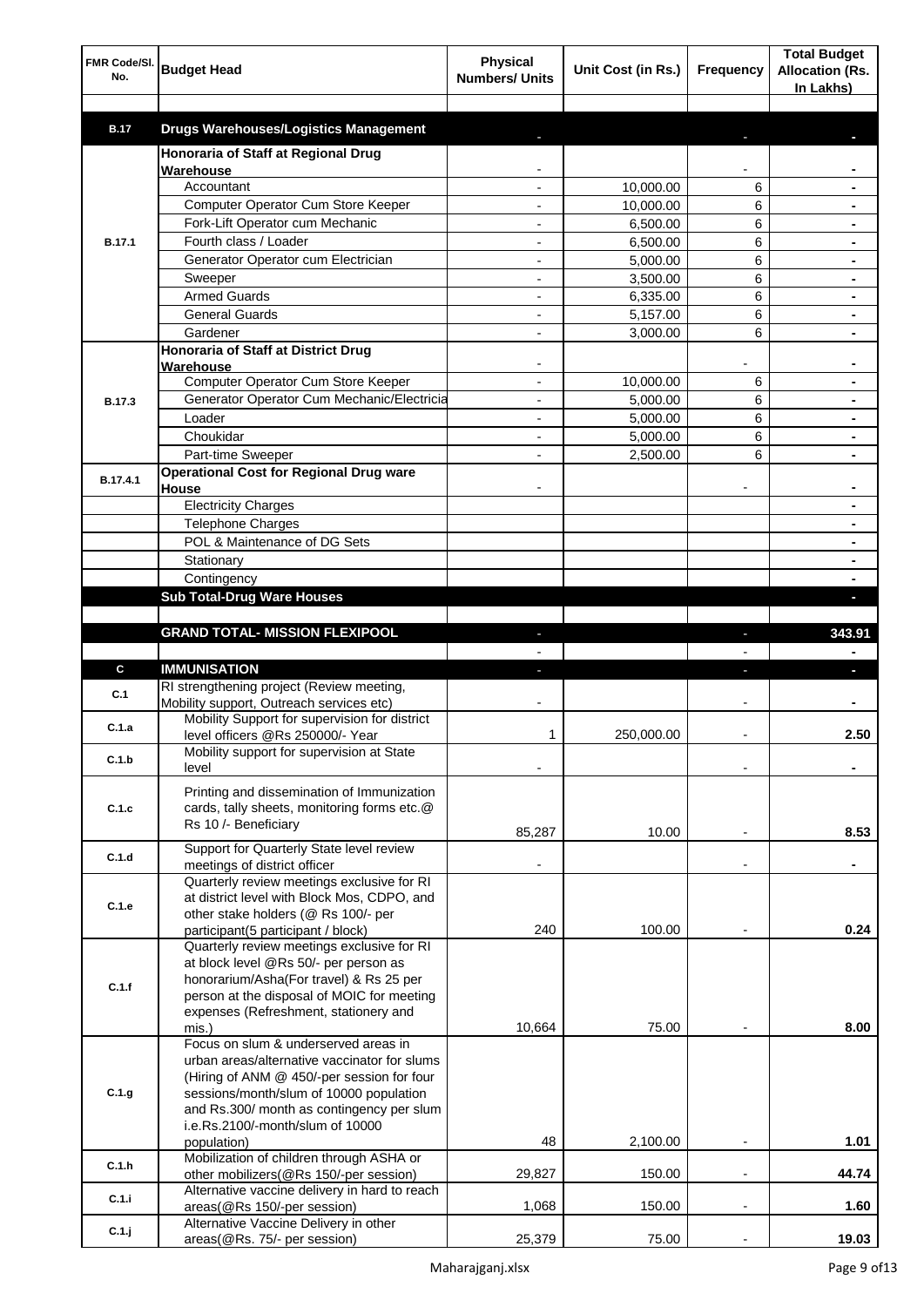| FMR Code/SI.<br>No. | <b>Budget Head</b>                                                                                                                                                              | <b>Physical</b><br><b>Numbers/ Units</b> | Unit Cost (in Rs.) | Frequency                | <b>Total Budget</b><br><b>Allocation (Rs.</b><br>In Lakhs) |
|---------------------|---------------------------------------------------------------------------------------------------------------------------------------------------------------------------------|------------------------------------------|--------------------|--------------------------|------------------------------------------------------------|
| C.1.k               | To develop micro plan at sub-centre level(@<br>Rs 100/- per sub centre)                                                                                                         | 293                                      | 100.00             |                          | 0.29                                                       |
| C.1.1               | For consolidation of micro plans at block<br>level (@ Rs 1000/-per block per PHC and                                                                                            | 16                                       |                    |                          | 0.16                                                       |
|                     | Rs 2000/- per district)<br>POL for vaccine delivery from State to                                                                                                               |                                          | 1,000.00           |                          |                                                            |
| C.1.m               | district and from district to PHC/CHCs(@ Rs<br>150000/- per district per year)                                                                                                  | 1                                        | 150,000.00         |                          | 1.50                                                       |
| C.1.n               | Consumables for computer including<br>provision for internet access for RIMS (@<br>Rs 400/- per month per district)                                                             | 1                                        | 400.00             | 12                       | 0.05                                                       |
| C.1.o               | Red/Black plastic bags etc.(@ Rs 3 per bag<br>and 2 bags per session)                                                                                                           | 31,403                                   | 3.00               | 2                        | 1.88                                                       |
| C.1.p               | Hub Cutter/Bleach/Hypochlorite solution/<br>Twin buckets(@ Rs 1200/- per PHC/CHC                                                                                                |                                          |                    |                          |                                                            |
| C.1.q               | per year)                                                                                                                                                                       | 16<br>6                                  | 1,200.00           |                          | 0.19                                                       |
|                     | Safety Pits(@ Rs 5250/- per pit)<br>Other Specific requirement                                                                                                                  |                                          | 5,250.00           | $\blacksquare$           | 0.32                                                       |
|                     | Fund for annual maintenance operation of                                                                                                                                        |                                          |                    |                          |                                                            |
|                     | WIC/WIF at division level @ Rs.40000/unit                                                                                                                                       |                                          |                    |                          |                                                            |
|                     | of WIC/WIF                                                                                                                                                                      |                                          | 40,000.00          |                          |                                                            |
|                     | POL for generators and operational                                                                                                                                              |                                          |                    |                          |                                                            |
| C.1.r               | expenses at divisional vaccine storage point<br>@ Rs 2.00 Lakhs/ year/division vaccine                                                                                          |                                          |                    |                          |                                                            |
|                     | store points                                                                                                                                                                    |                                          | 200,000.00         |                          |                                                            |
|                     | Electricity bill for WIC/WIF AT state and                                                                                                                                       |                                          |                    |                          |                                                            |
|                     | divisional level @ Rs 1.50Lakhs/year                                                                                                                                            |                                          |                    |                          |                                                            |
|                     | /division store points                                                                                                                                                          |                                          | 150,000.00         |                          |                                                            |
| C.2                 | <b>AEFI Kits</b>                                                                                                                                                                | 69                                       | 200.00             | $\overline{\phantom{a}}$ | 0.14                                                       |
| C.2.2               | <b>Salary of Contractual Staffs</b><br>Computer Assistants at District level                                                                                                    | $\mathbf{1}$                             | 10,000.00          | 6                        | 0.60                                                       |
| C.3                 | <b>Training under Immunisation</b>                                                                                                                                              | $\overline{a}$                           |                    | $\overline{a}$           |                                                            |
|                     | District level Orientation training including                                                                                                                                   |                                          |                    |                          |                                                            |
| C.3.1               | Hep B, Measles, AEFI & JE(wherever<br>required) for 2 days ANM, Multi Purpose<br>Health Worker (Male), LHV, Health<br>Assistant (Male/Female), Nurse Midwives,                  |                                          |                    |                          |                                                            |
|                     | BEEs & other staff (as per RCH norms) @                                                                                                                                         |                                          |                    |                          |                                                            |
|                     | Rs 46200/batch                                                                                                                                                                  | 17                                       | 46,200.00          |                          | 8.04                                                       |
| C.3.2               | Three day training including Hep B, Measles<br>& JE(wherever required) of Medical Officers<br>of RI using revised MO training module) @                                         |                                          |                    |                          |                                                            |
|                     | Rs 65600/ batch                                                                                                                                                                 |                                          | 65,600.00          |                          |                                                            |
| C.3.4               | Two days cold chain handlers training for<br>block level cold chain handlers by State and<br>district cold chain officers @ Rs                                                  |                                          |                    |                          |                                                            |
|                     | 26600/batch<br>One day training of block level data handlers                                                                                                                    | 1                                        | 26,600.00          |                          | 0.27                                                       |
| C.3.5               | by DIOs and District cold chain officer to<br>train about the reporting formats of                                                                                              |                                          |                    |                          |                                                            |
|                     | immunization @ Rs 300/ person                                                                                                                                                   | 14                                       | 300.00             | $\overline{\phantom{a}}$ | 0.04                                                       |
| C.3.6               | Intensified immunization training of front                                                                                                                                      |                                          |                    |                          |                                                            |
| C.4                 | line workers @ Rs 86660/batch<br><b>Cold Chain Maintenance</b>                                                                                                                  | 13                                       | 86,660.00          | $\blacksquare$           | 11.27                                                      |
|                     | Cold chain maintenance at PHC/CHC Level                                                                                                                                         |                                          |                    |                          |                                                            |
|                     | (@Rs. 750/PHC/CHC per year)                                                                                                                                                     | 13                                       | 750.00             |                          | 0.10                                                       |
|                     | Cold chain maintenance at District Level<br>(@Rs. 15000/year)                                                                                                                   | 1                                        | 15,000.00          |                          | 0.15                                                       |
| C.5                 | Asha Incentives- for full immunization @<br>RS.100 per child for full immunization in first<br>year and Rs.50 per child for ensuring<br>complete immunization up to 2nd year of |                                          |                    |                          |                                                            |
|                     | age.(94.22% of the fund)                                                                                                                                                        | 72,802                                   | 150.00             |                          | 102.89                                                     |
|                     | <b>TOTOAL - ROUTINE IMMUNIZATION</b>                                                                                                                                            |                                          |                    |                          | 213.53                                                     |
|                     |                                                                                                                                                                                 |                                          |                    |                          |                                                            |
| D                   | <b>National Disease Control Programmes</b>                                                                                                                                      |                                          |                    |                          |                                                            |
|                     |                                                                                                                                                                                 |                                          |                    |                          |                                                            |
| Е                   | <b>Integrated Disease Surveillance Project</b><br>(IDSP)                                                                                                                        |                                          |                    |                          |                                                            |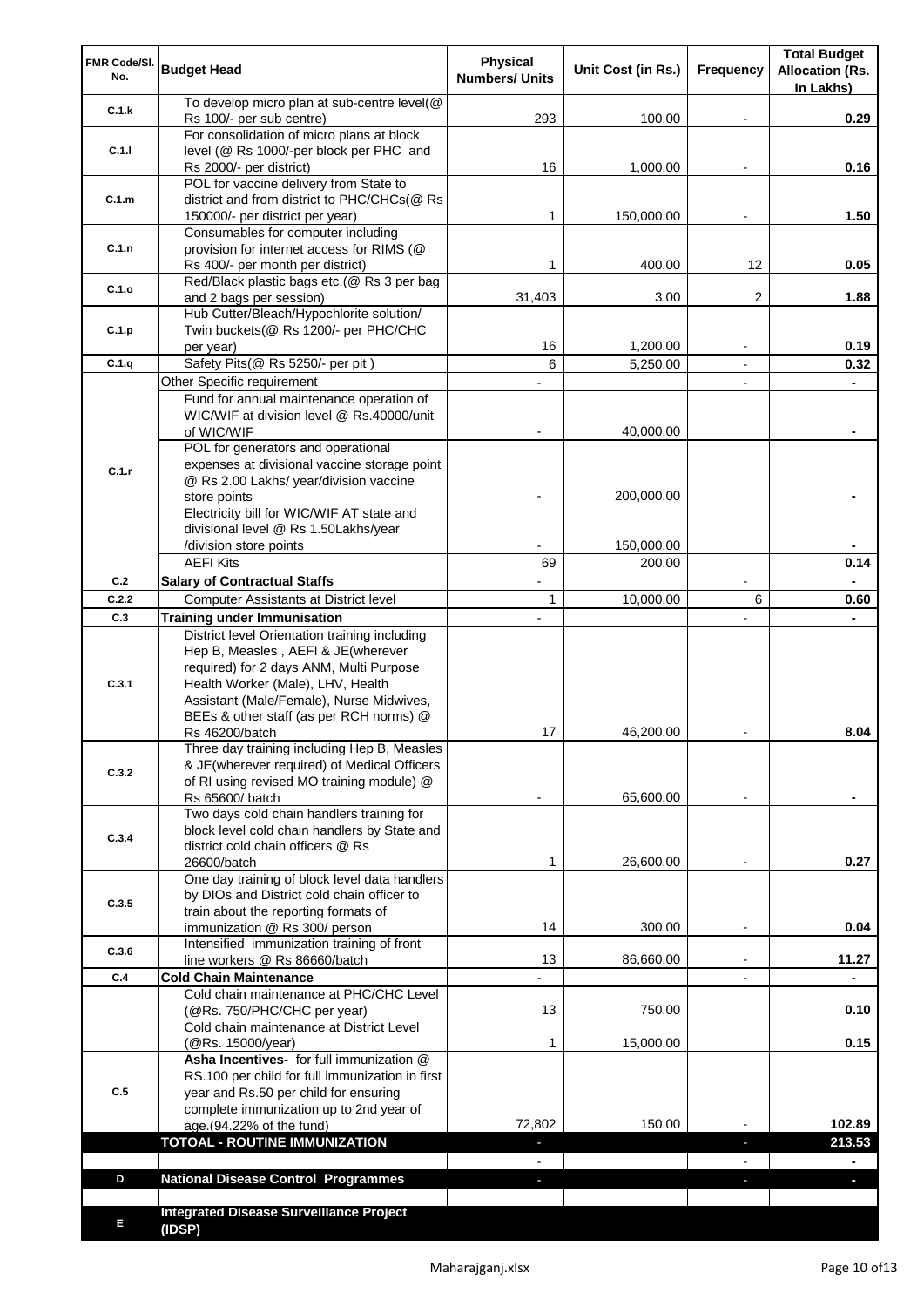| FMR Code/SI.<br>No. | <b>Budget Head</b>                                                                                          | <b>Physical</b><br><b>Numbers/ Units</b> | Unit Cost (in Rs.) | Frequency | <b>Total Budget</b><br><b>Allocation (Rs.</b><br>In Lakhs) |
|---------------------|-------------------------------------------------------------------------------------------------------------|------------------------------------------|--------------------|-----------|------------------------------------------------------------|
| E.1                 | Operational Costs (Rs. 25000/0 per Month)<br>including 10 Medical Colleges                                  |                                          |                    |           | 3.00                                                       |
| E.2                 |                                                                                                             |                                          |                    |           |                                                            |
|                     | Remuneration for Contractual Human Resource                                                                 |                                          |                    |           |                                                            |
| E.2.1               | Epidemiologist (Rs. 27500-44000)                                                                            |                                          |                    |           | 3.43                                                       |
| E.2.2               | Microbiologist (Rs. 27500-44000)                                                                            |                                          |                    |           |                                                            |
| E.3.2               | Data Manager (Rs. 18000 per Mth)                                                                            |                                          |                    |           | 1.62                                                       |
| E.3.3               | Data Entry Operator (Rs. 11000/mth)                                                                         |                                          |                    |           | 1.32                                                       |
|                     | <b>Training</b><br>Medical Officers (3 days) @ Rs 50000 /                                                   |                                          |                    |           |                                                            |
|                     | Batch, for one batch                                                                                        |                                          |                    |           | 0.50                                                       |
| E.8                 | Hospital Pharmacists/Nurses Training (1                                                                     |                                          |                    |           |                                                            |
|                     | day) @ Rs.38000 / Batch for 1 batch                                                                         |                                          |                    |           | 0.38                                                       |
|                     | One Day Training of Medical College Doctors                                                                 |                                          |                    |           |                                                            |
| E.8                 | Costs on account of Newly Formed Districts                                                                  |                                          |                    |           |                                                            |
|                     | <b>TOTAL-IDSP</b>                                                                                           |                                          |                    |           | 10.25                                                      |
|                     |                                                                                                             |                                          |                    |           |                                                            |
| F                   | <b>National Vector Borne Disease Control</b><br><b>Programme (NVBDCP)</b>                                   |                                          |                    |           |                                                            |
| F.1.1               | <b>Malaria</b>                                                                                              |                                          |                    |           |                                                            |
| F.1.1.b             | <b>ASHA Incentives</b>                                                                                      |                                          |                    |           | 1.75                                                       |
|                     | Monitoring, Evaluation & Supervision &                                                                      |                                          |                    |           |                                                            |
| F.1.1.d             | Epidemic preparedness including mobility                                                                    |                                          |                    |           | 0.85                                                       |
| F.1.1.e             | <b>IEC/BCC</b>                                                                                              |                                          |                    |           | 0.42                                                       |
| F.1.1.g             | <b>Training/Capacity Building</b>                                                                           |                                          |                    |           | 0.25                                                       |
|                     | Sub Total - Malaria                                                                                         |                                          |                    |           | 3.27                                                       |
| F.1.2               | Dengue & Chikungunya                                                                                        |                                          |                    |           |                                                            |
| F.1.2.a(iⅈ)         | Strengthening Surveillance for Apex Referral<br>Lab & Sentinel Surveillance Hospital                        |                                          |                    |           |                                                            |
| F.1.2.c             | Monitoring/Supervision and Rapid Response                                                                   |                                          |                    |           | 0.25                                                       |
| F.1.2.d             | <b>Epidemic Preparedness</b>                                                                                |                                          |                    |           | 0.10                                                       |
| F.1.2.e             | Case Management                                                                                             |                                          |                    |           | 0.10                                                       |
| F.1.2.f             | Vector Control And Environmental<br>Management                                                              |                                          |                    |           |                                                            |
| F.1.2.g             | IEC/ BCC for Social Mobilization                                                                            |                                          |                    |           | 0.10                                                       |
| F.1.2.i             | Training/Workshop                                                                                           |                                          |                    |           | 0.10                                                       |
|                     | Sub Total - Dengue & Chikungunya                                                                            |                                          |                    |           | 0.65                                                       |
| F.1.3               | <b>AES/JE</b>                                                                                               |                                          |                    |           |                                                            |
|                     | Strengthening of Sentinel sites which will                                                                  |                                          |                    |           |                                                            |
| F.1.3.a             | include Diagnostics and Case Management,<br>supply of kits by Gol                                           |                                          |                    |           | 2.50                                                       |
|                     | IEC / BCC Activities & printing material                                                                    |                                          |                    |           |                                                            |
| F.1.3.b             | pertaining to JE / AES                                                                                      |                                          |                    |           | 5.00                                                       |
|                     | Capacity Building in case management of                                                                     |                                          |                    |           |                                                            |
| F.1.3.c             | Medical Officer and paramedical from                                                                        |                                          |                    |           |                                                            |
|                     | PHC/CHC at district level.                                                                                  |                                          |                    |           | 4.00                                                       |
| F.1.3.d             | Monitoring and supervision                                                                                  |                                          |                    |           | 1.00                                                       |
| F.1.3.e             | Procurement of Insecticides (Technical<br>Malathion)                                                        |                                          |                    |           | 4.40                                                       |
| F.1.3.f             | Thermal Fog Machine (Small) @ 0.85<br>lac/machine                                                           |                                          |                    |           |                                                            |
| F.1.3.g             | Operational cost for Malathion fogging (As<br>per Availability of 3 MT Technical Malathion<br>per district) |                                          |                    |           | 0.30                                                       |
| $F.1.3.$ j          | Paediatric ICU Establishment and HR &<br>operational cost for Paediatric ICU in                             |                                          |                    |           |                                                            |
| F.1.3.k             | <b>Endemic Districts</b><br>ASHA Insentivization for sensitizing                                            |                                          |                    |           |                                                            |
|                     | community<br>Sub Total - AES/JE                                                                             |                                          |                    |           | 1.00                                                       |
| F.1.4               | <b>Lymphatic Filariasis</b>                                                                                 |                                          |                    |           | 18.20                                                      |
|                     |                                                                                                             |                                          |                    |           |                                                            |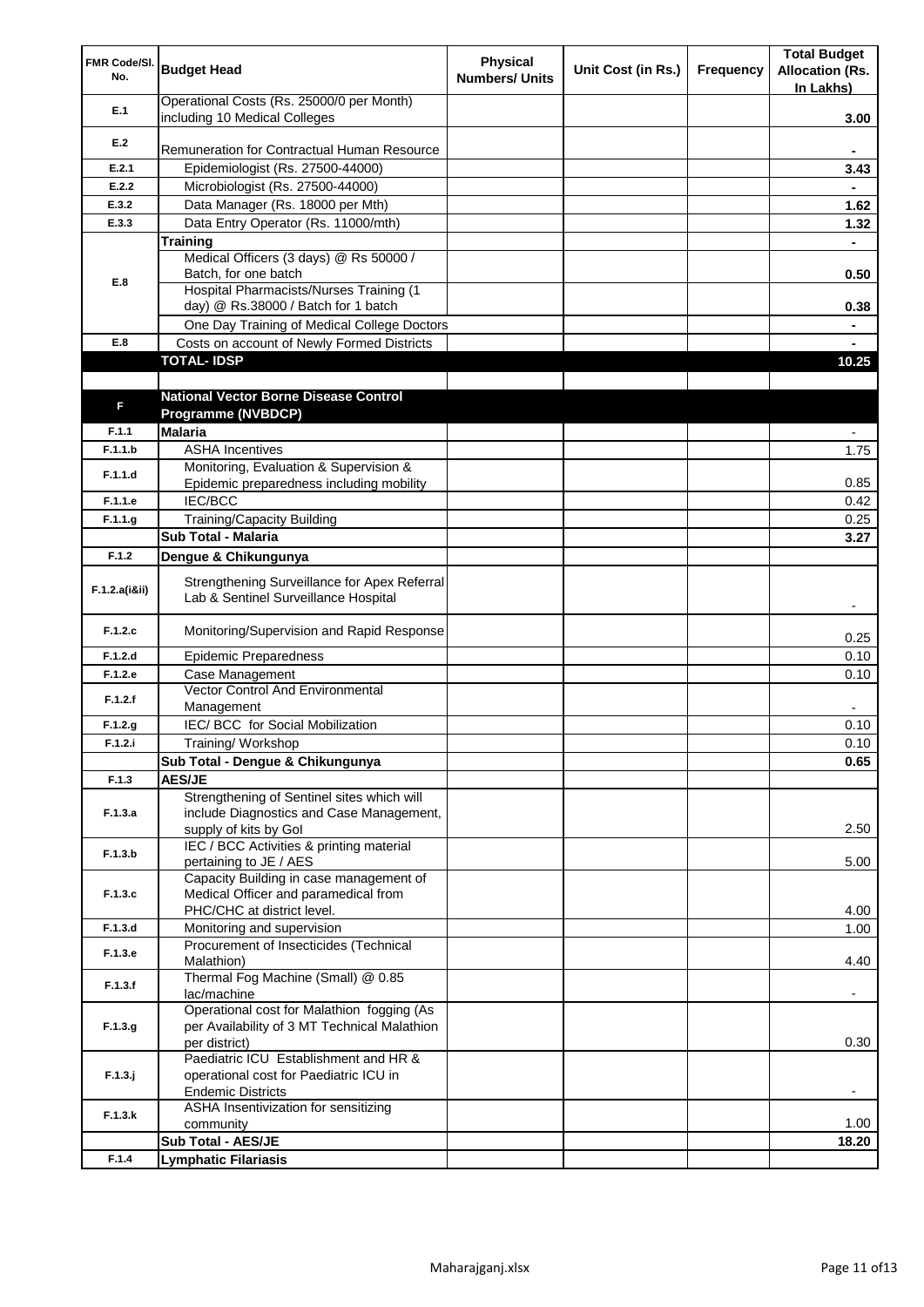| FMR Code/SI.<br>No. | <b>Budget Head</b>                                                                                                                                                                                                                                                    | <b>Physical</b><br><b>Numbers/ Units</b> | Unit Cost (in Rs.) | Frequency      | <b>Total Budget</b><br><b>Allocation (Rs.</b><br>In Lakhs) |
|---------------------|-----------------------------------------------------------------------------------------------------------------------------------------------------------------------------------------------------------------------------------------------------------------------|------------------------------------------|--------------------|----------------|------------------------------------------------------------|
| F.1.4.a             | State Task Force, STAC Meeting, printing<br>forms & register/ Mobility support, district<br>coordination meeting, sensitization of media<br>etc., Morbidity management, monitoring &<br>supervision and mobility support for Rapid<br>response including Line listing |                                          |                    |                | 2.70                                                       |
| F.1.4.b             | Micro Filaria Survey                                                                                                                                                                                                                                                  |                                          |                    |                | 0.49                                                       |
| F.1.4.c             | Post MDA Assessment by medical colleges<br>(Govt, & Private)/ ICMR institutions                                                                                                                                                                                       |                                          |                    |                | 0.15                                                       |
| F.1.4.d             | Training / Sensitization of district level<br>officers on ELF & Drug Distributors /<br>Peripheral health workers                                                                                                                                                      |                                          |                    |                | 2.90                                                       |
| F.1.4.e             | Specific IEC/ BCC at State, districts, PHC,<br>Sub Centre & village lable VHSC/GKs                                                                                                                                                                                    |                                          |                    |                | 1.20                                                       |
| F.1.4.f             | Honorarium for Drug Distributors including<br>ASHA & Supervisors involve in MDA                                                                                                                                                                                       |                                          |                    |                | 5.65                                                       |
| F.1.4.h.ii          | M.F.Survey in Non Endemic districts                                                                                                                                                                                                                                   |                                          |                    |                |                                                            |
|                     | Sub Total - Lymphatic Filariasis                                                                                                                                                                                                                                      |                                          |                    |                | 13.09                                                      |
| F.1.5<br>F.1.5      | Kalazar<br>Case Search/ Camp Approach                                                                                                                                                                                                                                 |                                          |                    |                |                                                            |
| F.1.5.a             | Spray Pumps & Accessories                                                                                                                                                                                                                                             |                                          |                    |                |                                                            |
| F.1.5.b             | Operational Cost for Spray including Spray                                                                                                                                                                                                                            |                                          |                    |                |                                                            |
|                     | Wages & Pending liability of spray wages                                                                                                                                                                                                                              |                                          |                    |                |                                                            |
| F.1.5.c<br>F.1.5.d  | Mobility / P.O.L./ Supervision<br>Monitoring & Evaluation                                                                                                                                                                                                             |                                          |                    |                |                                                            |
|                     | Training for Spraying /IEC/                                                                                                                                                                                                                                           |                                          |                    |                |                                                            |
| F.1.5.e/<br>F.1.5.f | BCC/Advocacy/Incentive to ASHA/Loss of<br>Wages                                                                                                                                                                                                                       |                                          |                    |                |                                                            |
|                     | Sub Total - Kalazar                                                                                                                                                                                                                                                   |                                          |                    |                |                                                            |
|                     | <b>Cash grant for Decentralized commodities</b><br>for Malaria + Filaria F.6                                                                                                                                                                                          |                                          |                    |                |                                                            |
| F.6(a,b,c,k)        | Drugs (Chloroquine, Primaquine 2.5/7.5mg)<br>and ACT                                                                                                                                                                                                                  |                                          |                    |                | 0.30                                                       |
| F.6.f               | D.E.C.                                                                                                                                                                                                                                                                |                                          |                    |                | 8.04                                                       |
| F.6.h<br>F.6.i      | Dengue NS 1 antigen Kit<br>Larvicidal (Temephos, Bti(AS)/Bti (wp)(for<br>polluted and non polluted water)                                                                                                                                                             |                                          |                    |                | 0.40                                                       |
|                     | <b>Sub Total- Dec.Commodities</b>                                                                                                                                                                                                                                     |                                          |                    |                | 8.74                                                       |
|                     | <b>TOTAL-NVBDCP</b>                                                                                                                                                                                                                                                   |                                          |                    |                | 43.95                                                      |
|                     |                                                                                                                                                                                                                                                                       |                                          |                    |                |                                                            |
| G                   | <b>National Leprosy Eradication</b>                                                                                                                                                                                                                                   |                                          |                    |                |                                                            |
|                     | Programme(NLEP)                                                                                                                                                                                                                                                       |                                          |                    |                |                                                            |
| G.1                 | <b>Case Detection and Management</b><br>Specific Plan for high endemic blocks of low                                                                                                                                                                                  |                                          |                    |                |                                                            |
| G.1.1               | endemic districts                                                                                                                                                                                                                                                     |                                          |                    |                |                                                            |
|                     | No. of High endemic blocks in Low endemic<br>Districts (ANCDR more than 10)                                                                                                                                                                                           |                                          |                    |                |                                                            |
|                     | House to House Visit by Search team                                                                                                                                                                                                                                   |                                          |                    | $\blacksquare$ | ٠                                                          |
|                     | Confrmaton of suspect                                                                                                                                                                                                                                                 |                                          |                    |                | ۰                                                          |
|                     | Intensive IEC Activity                                                                                                                                                                                                                                                |                                          |                    |                | ٠                                                          |
| G.1.2               | <b>Services in Urban services</b><br>Urban Project 2 Mega cities, 2 medium City                                                                                                                                                                                       |                                          |                    |                | ۰                                                          |
|                     | 2, 8 Medium City 1, 40 Townships                                                                                                                                                                                                                                      |                                          |                    |                |                                                            |
| G.1.3               | <b>ASHA involvement</b>                                                                                                                                                                                                                                               |                                          |                    |                |                                                            |
|                     | <b>ASHA Sensitization</b>                                                                                                                                                                                                                                             |                                          |                    |                | 0.200                                                      |
|                     | <b>ASHA Incentive for Services</b>                                                                                                                                                                                                                                    |                                          |                    |                | 0.200                                                      |
| G.1.4               | <b>Materials &amp; Supplies</b>                                                                                                                                                                                                                                       |                                          |                    |                |                                                            |
|                     | Supportive Drugs & Dressing materials                                                                                                                                                                                                                                 |                                          |                    |                | 0.40                                                       |
|                     | Laboratory reagents and equipments                                                                                                                                                                                                                                    |                                          |                    |                |                                                            |
|                     | scalpels etc.<br>Printing works                                                                                                                                                                                                                                       |                                          |                    |                | 0.08<br>0.20                                               |
| G.1.5               | <b>NGO Services</b>                                                                                                                                                                                                                                                   |                                          |                    |                | 4.50                                                       |
| G.2                 | <b>DPMR</b>                                                                                                                                                                                                                                                           |                                          |                    |                |                                                            |